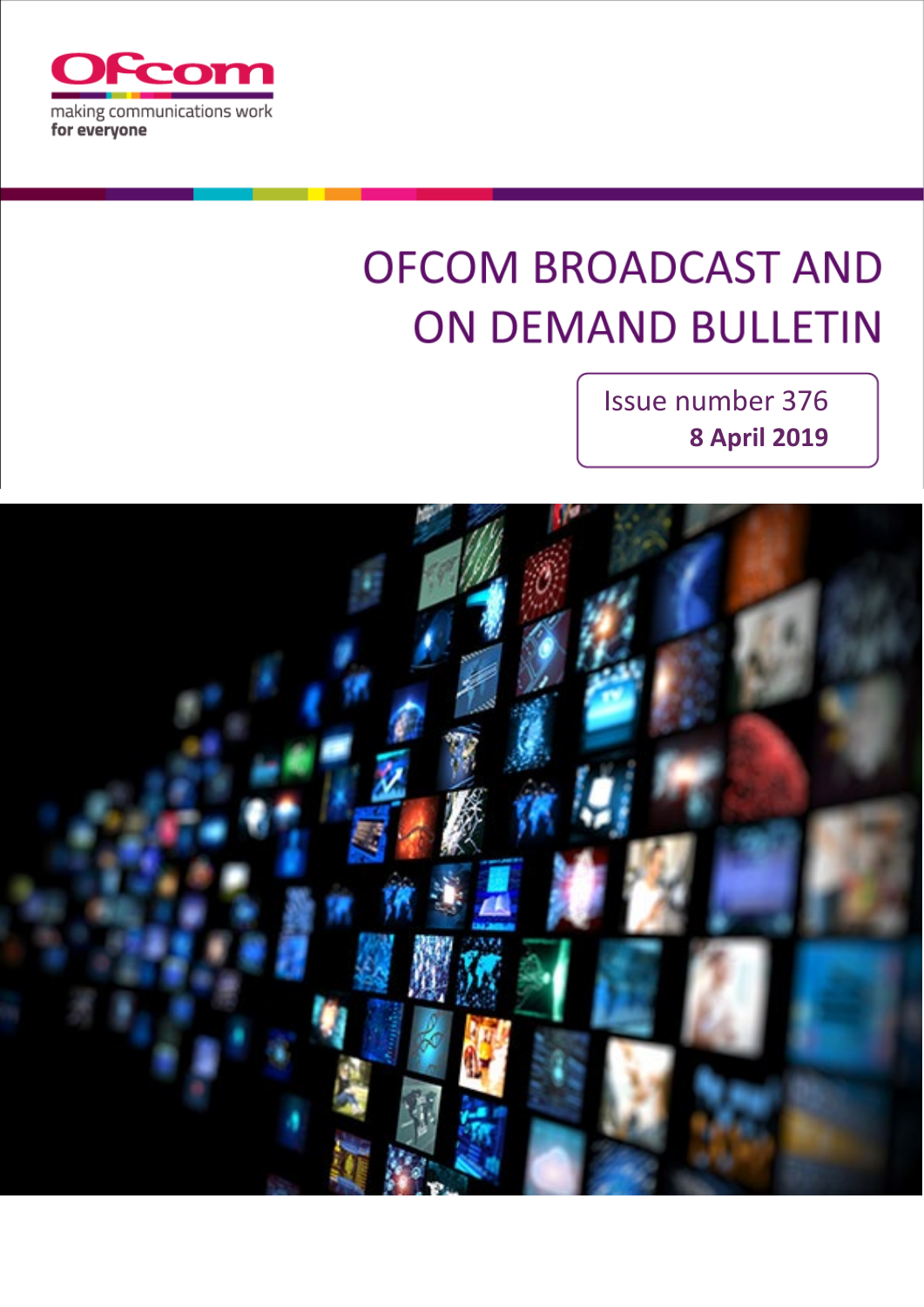Issue 376 of Ofcom's Broadcast and On Demand Bulletin 8 April 2019

## **Contents**

| Introduction                                                                                                | 3  |
|-------------------------------------------------------------------------------------------------------------|----|
| <b>Broadcast Standards cases</b>                                                                            |    |
| In Breach                                                                                                   |    |
| <b>LAPD African Cops</b><br>ROK, 24 January 2019, 18:00                                                     | 5  |
| <b>Extremely British Muslims</b><br>Together, 12 January 2019, 15:00 and 20:00                              | 9  |
| Studio 66 TV<br>Studio 66, 27 November 2018, 10:00 to 11:55                                                 | 12 |
| <b>Advertising Scheduling cases</b>                                                                         |    |
| In Breach                                                                                                   |    |
| Advertising placement<br>Channels24, various dates and times between<br>28 December 2018 and 3 January 2019 | 15 |
| <b>Broadcast Licence Conditions cases</b>                                                                   |    |
| In Breach                                                                                                   |    |
| Retention and production of recordings<br>The Funky Academy Limited                                         | 17 |
| Provision of information: Diversity in Broadcasting<br>Various licensees                                    | 19 |
| <b>Tables of cases</b>                                                                                      |    |
| Complaints assessed, not investigated                                                                       | 21 |
| Complaints outside of remit                                                                                 | 30 |
| <b>BBC First</b>                                                                                            | 31 |
| <b>Investigations List</b>                                                                                  | 34 |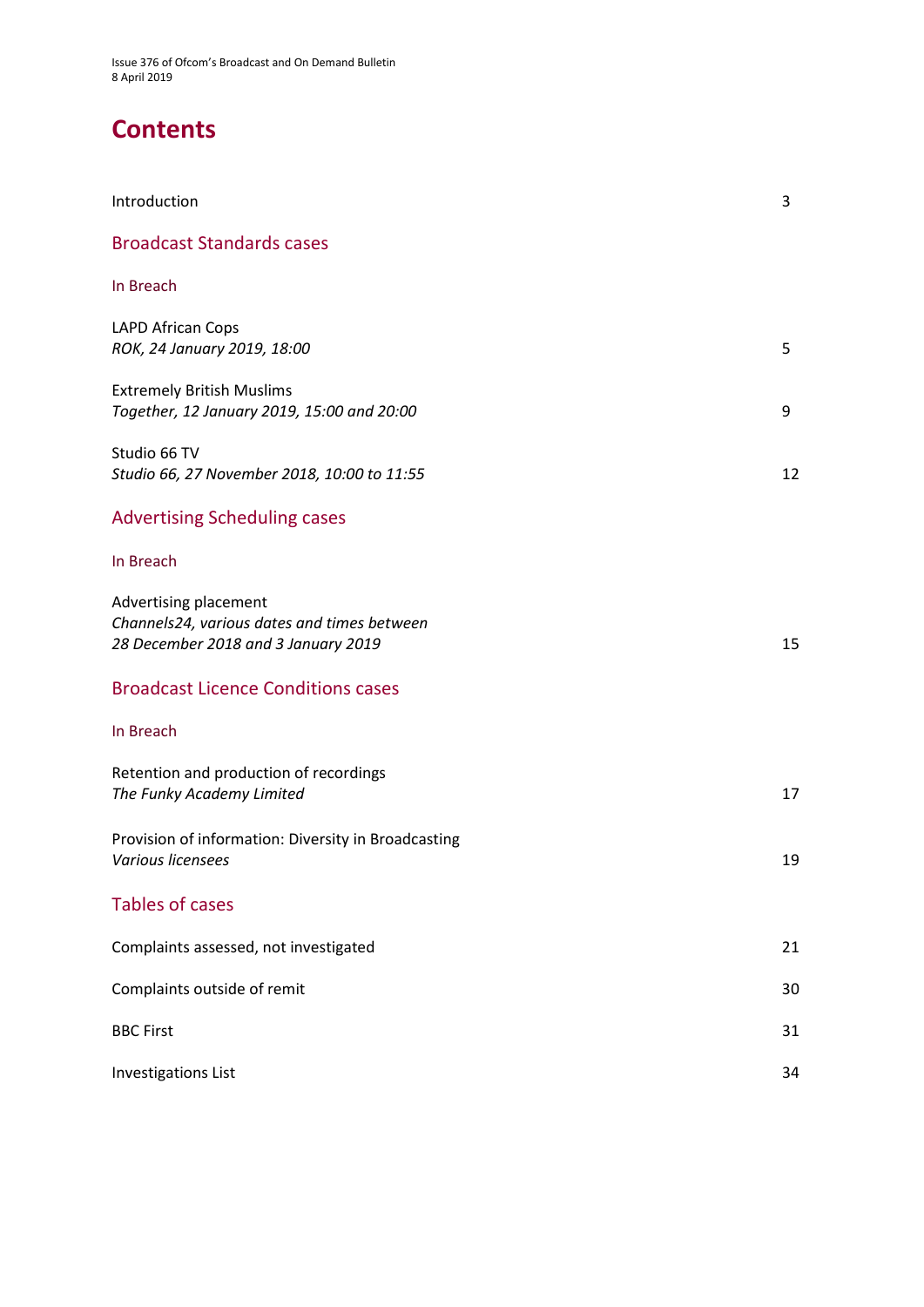# **Introduction**

Under the Communications Act 2003 ("the Act"), Ofcom has a duty to set standards for broadcast content to secure the standards objectives<sup>[1](#page-2-0)</sup>. Ofcom also has a duty to ensure that On Demand Programme Services ("ODPS") comply with certain standards requirements set out in the Act<sup>[2](#page-2-1)</sup>.

Ofcom reflects these requirements in its codes and rules. The Broadcast and On Demand Bulletin reports on the outcome of Ofcom's investigations into alleged breaches of its codes and rules, as well as conditions with which broadcasters licensed by Ofcom are required to comply. The codes and rules include:

- a) [Ofcom's Broadcasting Code](http://stakeholders.ofcom.org.uk/broadcasting/broadcast-codes/broadcast-code/) ("the Code") for content broadcast on television and radio services licensed by Ofcom, and for content on the BBC's licence fee funded television, radio and on demand services.
- b) the [Code on the Scheduling of Television Advertising](https://www.ofcom.org.uk/__data/assets/pdf_file/0014/32162/costa-april-2016.pdf) ("COSTA"), containing rules on how much advertising and teleshopping may be scheduled on commercial television, how many breaks are allowed and when they may be taken.
- c) certain sections of the [BCAP Code: the UK Code of Broadcast Advertising,](https://www.asa.org.uk/codes-and-rulings/advertising-codes/broadcast-code.html) for which Ofcom retains regulatory responsibility for television and radio services. These include:
	- the prohibition on 'political' advertising;
	- 'participation TV' advertising, e.g. long-form advertising predicated on premium rate telephone services – notably chat (including 'adult' chat), 'psychic' readings and dedicated quiz TV (Call TV quiz services); and
	- gambling, dating and 'message board' material where these are broadcast as advertising<sup>[3](#page-2-2)</sup>.
- d) other conditions with which Ofcom licensed services must comply, such as requirements to pay fees and submit information required for Ofcom to carry out its statutory duties. Further information can be found on Ofcom's website for [television](http://licensing.ofcom.org.uk/tv-broadcast-licences/) and [radio](http://licensing.ofcom.org.uk/radio-broadcast-licensing/) licences.
- e) Ofcom'[s Statutory Rules and Non-Binding Guidance for Providers of On-Demand](http://stakeholders.ofcom.org.uk/binaries/broadcast/on-demand/rules-guidance/rules_and_guidance.pdf)  [Programme Services](http://stakeholders.ofcom.org.uk/binaries/broadcast/on-demand/rules-guidance/rules_and_guidance.pdf) for editorial content on ODPS (apart from BBC ODPS). Ofcom considers sanctions for advertising content on ODPS referred to it by the Advertising Standards Authority ("ASA"), the co-regulator of ODPS for advertising, or may do so as a concurrent regulator.

[Other codes and requirements](http://stakeholders.ofcom.org.uk/broadcasting/broadcast-codes/) may also apply to broadcasters, depending on their circumstances. These include the requirements in the BBC Agreement, the Code on Television Access Services (which sets out how much subtitling, signing and audio description relevant licensees must provide), the Code on Electronic Programme Guides, the Code on Listed Events, and the Cross Promotion Code.

<span id="page-2-0"></span><sup>&</sup>lt;sup>1</sup> The relevant legislation is set out in detail in Annex 1 of the Code.

<span id="page-2-1"></span> $2$  The relevant legislation can be found at Part 4A of the Act.

<span id="page-2-2"></span><sup>&</sup>lt;sup>3</sup> BCAP and ASA continue to regulate conventional teleshopping content and spot advertising for these types of services where it is permitted. Ofcom remains responsible for statutory sanctions in all advertising cases.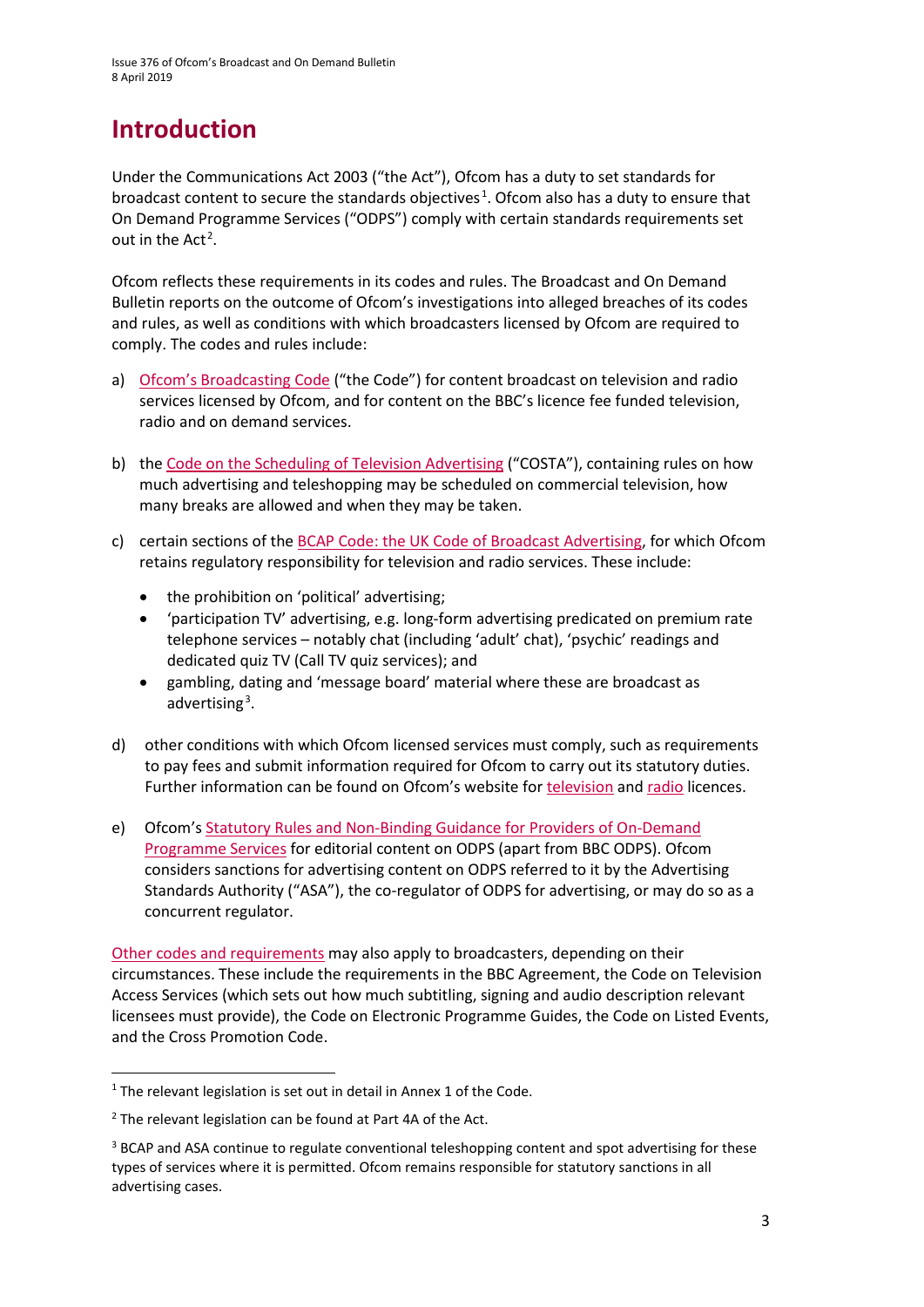**It is Ofcom's policy to describe fully television, radio and on demand content. Some of the language and descriptions used in Ofcom's Broadcast and On Demand Bulletin may therefore cause offence.**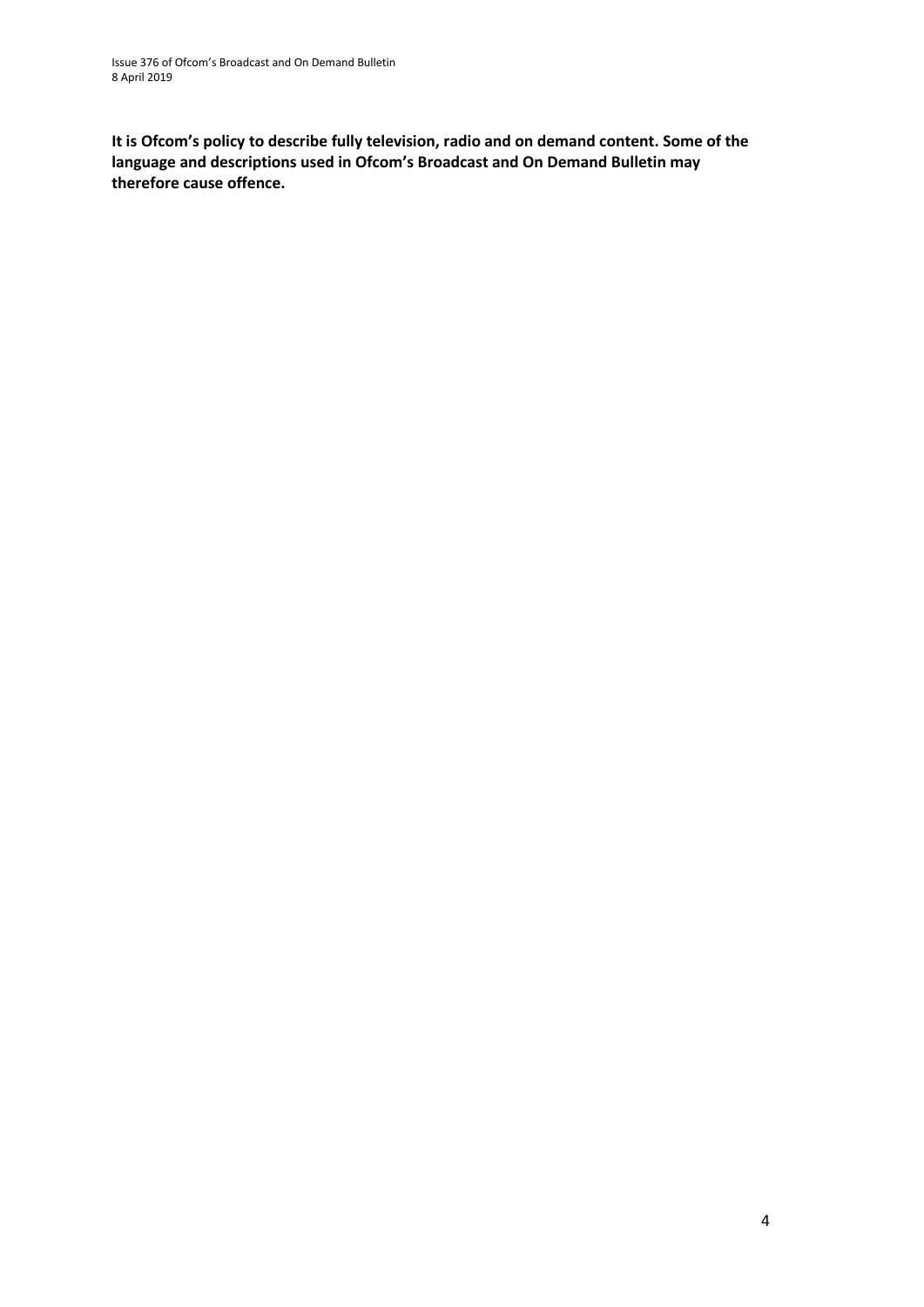# **Broadcast Standards cases**

In Breach

### **LAPD African Cops** *ROK, 24 January 2019, 18:00*

#### **Introduction**

ROK is a television channel broadcasting movies, drama and entertainment programming, aimed at West African people living in the UK. Its licence is held b[y Iroko Partners Limited](javascript:srcUp(%27%2F0015800000FEebH%3Fisdtp%3Dvw%27);) ("ROK" or "the Licensee").

*LAPD African Cops* is a Nigerian feature length comedy film about a pair of African police officers who come to America and join the Los Angeles Police Department (LAPD).

A complainant alerted Ofcom to the broadcast of the most offensive language in the film.

Ofcom identified several examples of the most offensive language, including: seven uses of "fuck" and variations of it, and nine uses of "motherfucker". The film also contained two uses of "nigger" and several uses of other strong and medium language including two uses of "bitch", seven uses of "shit", two uses of "bullshit" and one of "ho".

We considered the material raised potential issues under the following Code rules:

- Rule 1.14: "The most offensive language must not be broadcast before the watershed".
- Rule 1.16: "Offensive language must not be broadcast before the watershed (in the case of television)… unless it is justified by the context. In any event, frequent use of such language must be avoided before the watershed".
- Rule 2.3: "In applying generally accepted standards broadcasters must ensure that material which may cause offence is justified by the context…".

We requested the Licensee's comments on how this broadcast complied with the above rules.

### **Response**

ROK explained that it is a "niche" channel broadcasting to adult UK audiences originating from West Africa. In addition, it said that it does not broadcast content produced for children, market its content at children or expect children to watch the channel. It included BARB[1](#page-4-0) data for the broadcast of *LAPD African Cops*, which did not register any children in the audience.

However, the Licensee accepted that the content in question had breached Ofcom's rules and expressed its sincere apologies for "a most regrettable situation". ROK said that it took

<span id="page-4-0"></span><sup>&</sup>lt;sup>1</sup> The Broadcasters' Audience Research Board (BARB) compiles audience measurement and television ratings in the United Kingdom.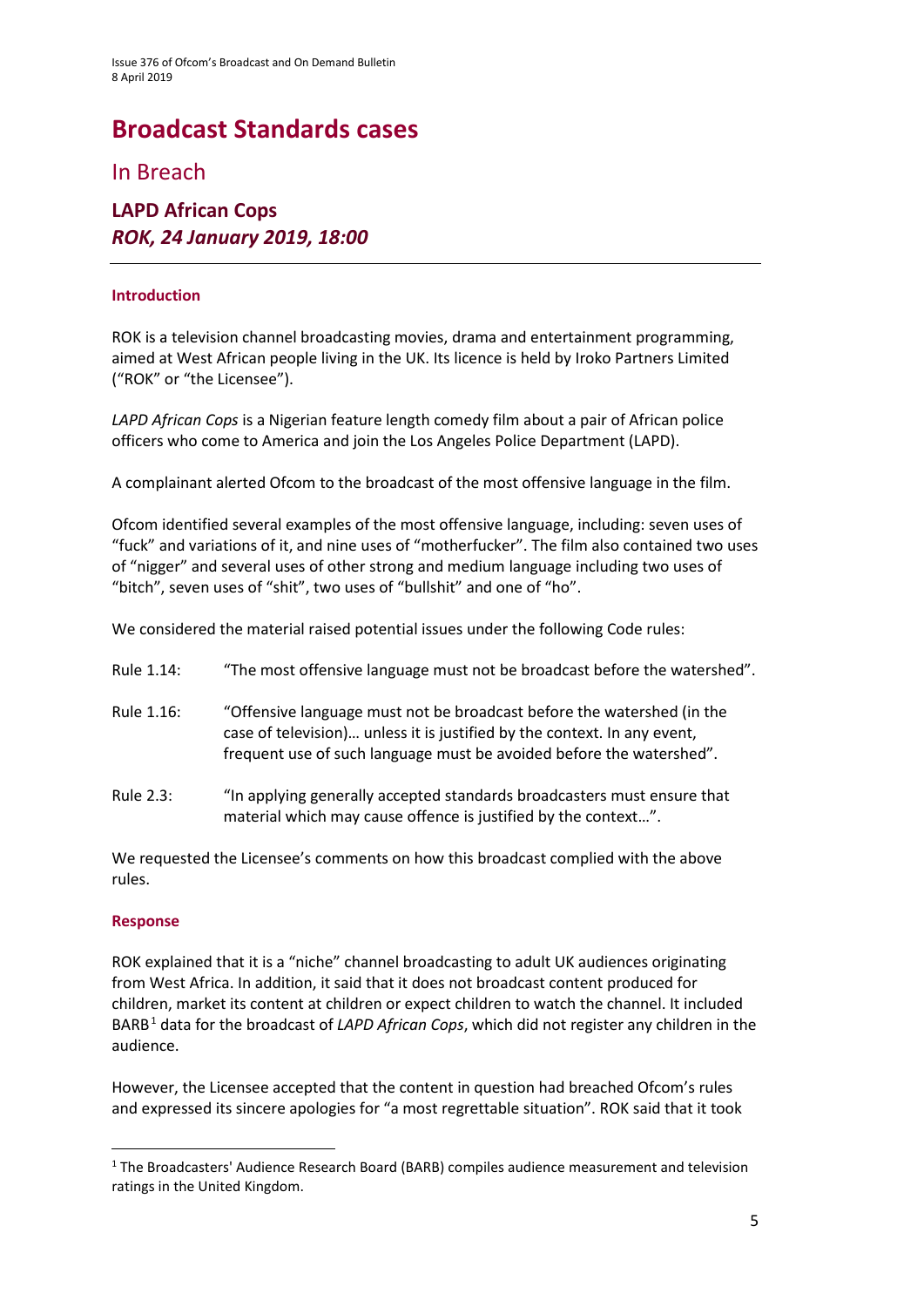its "responsibility as a conscious broadcaster very seriously" and had taken "appropriate measures to ensure this does not happen again".

ROK added that the film had been classified as suitable only for broadcast post-watershed. However, a "data input entry error by an operator within [the] scheduling system" had resulted in it being incorrectly labelled as suitable for daytime viewing. ROK said that it had initiated a new process "whereby channel managers have to specifically check the entries of all content to their assigned channel" to avoid compliance issues in the future.

The Licensee said that it felt its compliance processes were robust, given its three stage process, which it said involves three separate employees comply all content for broadcast. ROK added that it aims to edit content making it appropriate for pre-watershed broadcast wherever it is possible to do so.

### **Decision**

Reflecting our duties under th[e Communications Act 2003,](http://www.legislation.gov.uk/ukpga/2003/21/section/319) Section One of the Code requires that people under eighteen are protected from unsuitable material in programmes. Section Two of the Code requires that generally accepted standards are applied to provide adequate protection for members of the public from the inclusion of harmful or offensive material.

Ofcom takes account of the audience's and the broadcaster's right to freedom of expression set out in Article 10 of the European Convention on Human Rights. In carrying out its duties, Ofcom must seek to balance the broadcaster's freedom to broadcast potentially offensive content and the requirement in the Code to ensure that material which may cause offence is justified by the context.

### Rule 1.14

Rule 1.14 requires that the most offensive language must not be broadcast before the watershed on television.

[Ofcom's 2016 research on offensive language](https://www.ofcom.org.uk/__data/assets/pdf_file/0022/91624/OfcomOffensiveLanguage.pdf) clearly indicates that the words "fuck" and variations of it, including "motherfucker", are considered by audiences to be amongst the strongest language.

The inclusion of 16 uses of these words in this film was a clear example of the most offensive language being broadcast before the watershed.

We took into account that this had occurred due to an error, and the steps the Licensee said it had taken to ensure that an incident of this nature did not recur.

However, Ofcom's Decision is that the broadcast breached Rule 1.14.

#### Rule 1.16

Rule 1.16 states that offensive language must not be broadcast before the watershed unless it is justified by the context. In any event, frequent use of such language must be avoided before the watershed.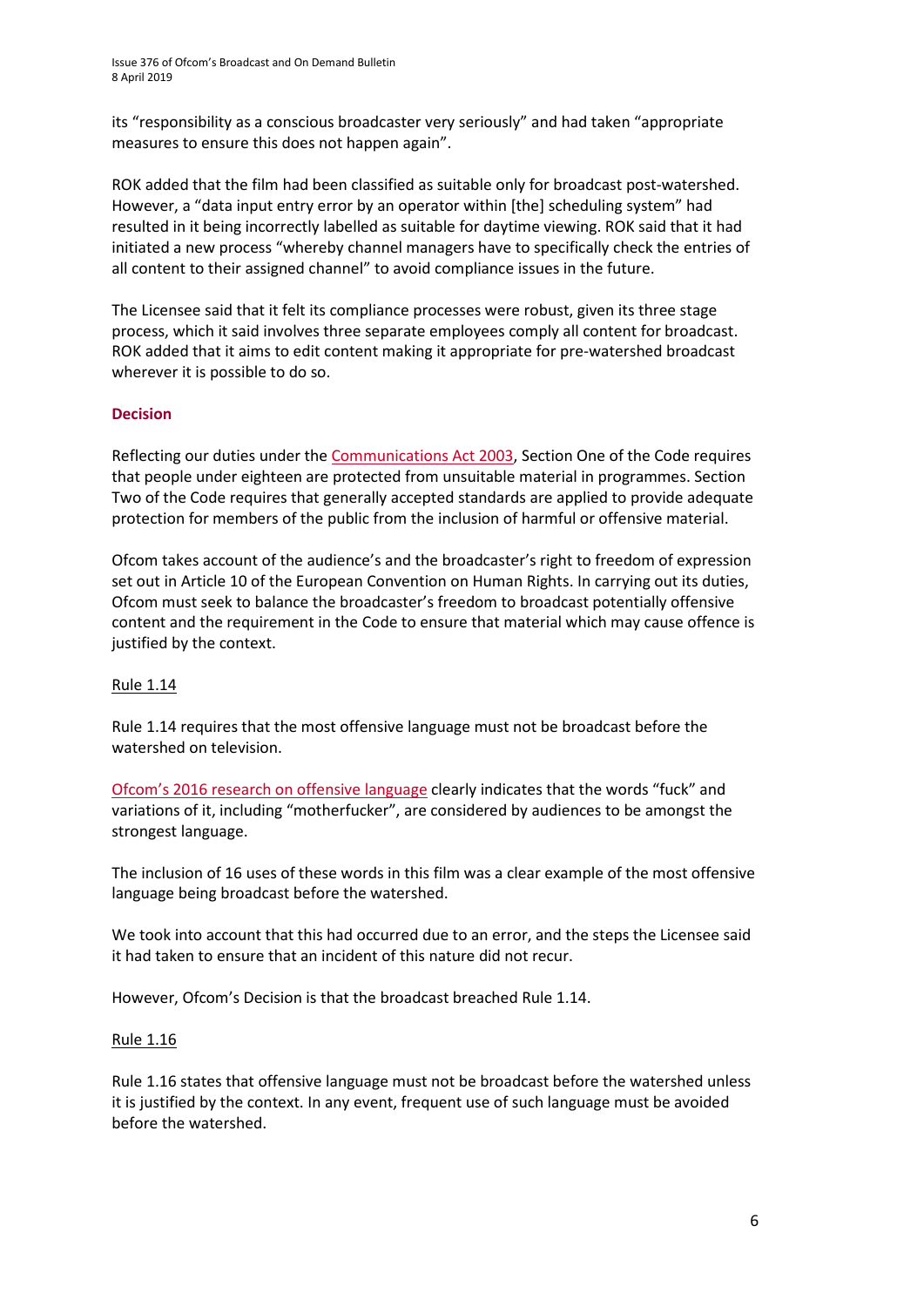We took into account Ofcom's research on offensive language which indicated that viewers saw the words "nigger" and "ho" as strong language, which is generally unacceptable prewatershed. Our research also found that "shit", "bullshit" and "bitch" were viewed as medium strength language, with some potential to offend pre-watershed, depending on the context. We also considered that the 14 instances of offensive language broadcast during this film constituted frequent use.

Therefore, we considered whether the inclusion of this offensive language was justified by the context. The Code makes clear that context includes factors such as: the editorial content of the programme; the service on which the content was broadcast; the time of broadcast; the likely expectations of the audience; and any warning given to the audience.

We acknowledged that the nature of this programme – a comedy film – and the nature of this entertainment channel more generally meant that the audience would have been more likely to have expected some limited offensive language. We also took into account that the offensive language in this film was used for comedic effect and was not used in an aggressive manner. We also considered the Licensee's view that the channel is not aimed at children and is unlikely to attract a high child audience.

However, given the afternoon scheduling of this film, we considered that viewers were unlikely to have expected strong offensive language at this time of day. In particular, we considered the expectations of parents and carers, who were likely to have expected offensive language to be kept to a minimum in pre-watershed programming.

We also took into account that there was no warning before or during the programme to alert viewers that it would feature offensive language. Ofcom took into account ROK's explanation that the film had originally been identified for post-watershed broadcast and that human error had resulted in it being shown earlier in the day. We also acknowledged the additional steps the Licensee said it had taken to avoid this happening again in the future. However, for the reasons set out above, our Decision is that the broadcast of offensive language was frequent and was not justified by the context, and was therefore in breach of Rule 1.16.

### Rule 2.3

Rule 2.3 of the Code requires that broadcasters must ensure that material which may cause offence is justified by the context.

In Ofcom's view the 16 instances of the most offensive language and the 14 instances of offensive language before the watershed were clearly capable of causing offence. Viewers expect stronger material to appear later in the schedules.

We then considered whether the offence was justified by the context. As set out above, context is assessed by reference to a range of factors including context includes factors such as the editorial content of the programme, the service on which the content was broadcast, the time of broadcast, the likely expectations of the audience, and any warning given to the audience.

As set out above, the editorial context of this comedy film being broadcast on an entertainment programme provided some context. However, due to the daytime scheduling of this content and the lack of warning to alert viewers to the nature of this content it is our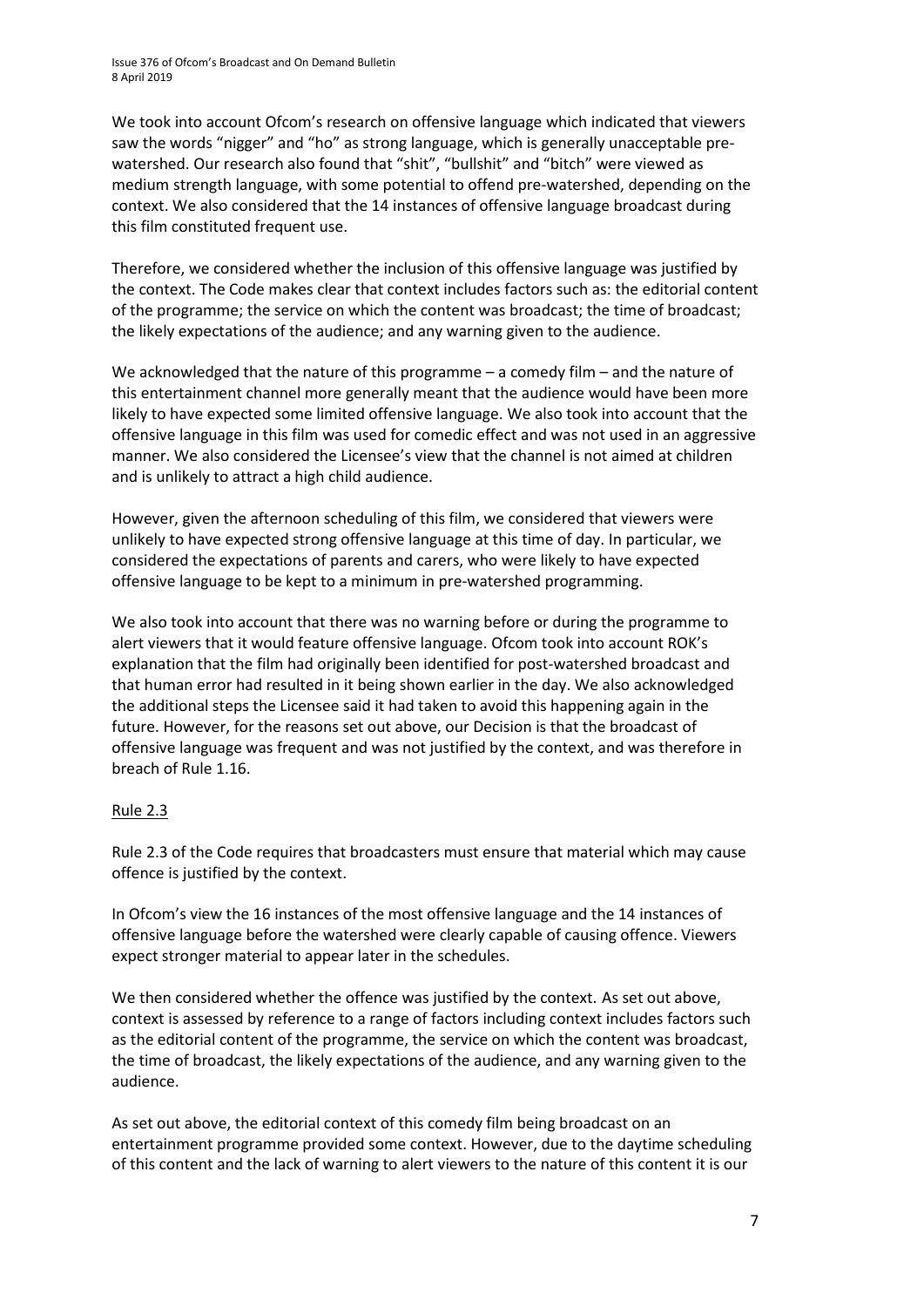view that audiences would not have expected this level of offensive language to be broadcast at this time of day. Therefore, we considered that the broadcast of offensive language was not justified by the context.

We again considered the Licensee's explanation that the film was not intended for prewatershed broadcast, and the steps it said it had taken to ensure such compliance errors would not happen again in the future.

Nevertheless, our Decision was that the broadcast of offensive language was also in breach of Rule 2.3.

**Breaches of Rules 1.14, 1.16 and 2.3**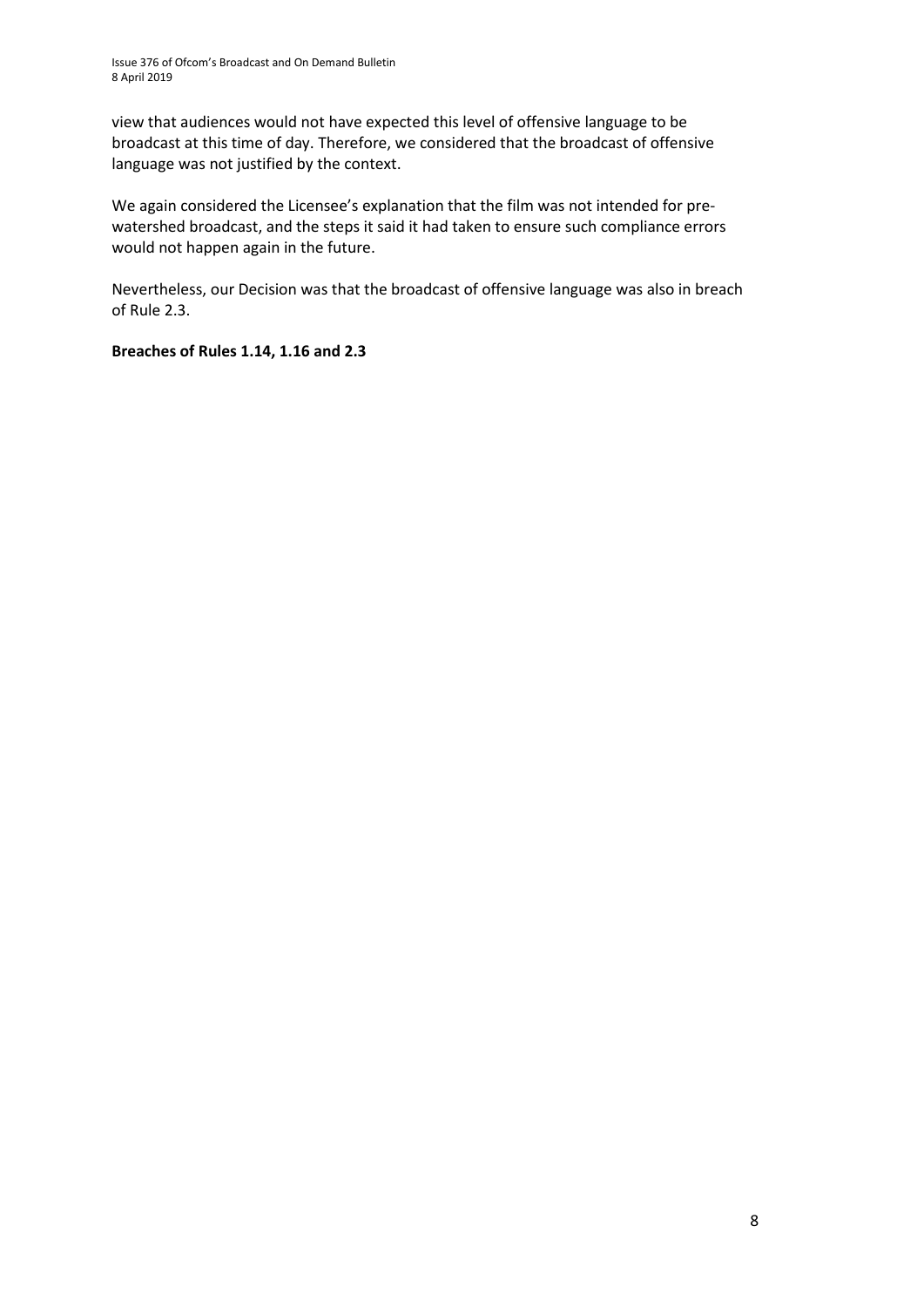### In Breach

### **Extremely British Muslims**  *Together, 12 January 2019, 15:00 and 20:00*

#### **Introduction**

Together is a television channel broadcasting documentaries, reality and entertainment programming with a national and international community focus. The licence for this service is held by the Community Channel ("the Community Channel" or "the Licensee").

*Extremely British Muslims* is a three-part documentary series following the lives of British Muslims living in Birmingham.

Ofcom received two complaints about the broadcast of the most offensive language in two episodes of the series, broadcast at 15:00 and 20:00 on 12 January 2019.

In the programme broadcast at 15:00, Ofcom identified seven instances of the word "fuck". These were broadcast as part of a 20-second piece of mobile phone footage of a far-right protest by the English Defence League. Due to poor audio quality, the chanting was accompanied by subtitles. In the programme broadcast at 20:00, Ofcom identified a further three instances of the word "fuck".

We considered that this material raised potential issues under Rule 1.14 of the Code, which states:

"The most offensive language must not be broadcast before the watershed".

We therefore requested comments from the Licensee on how the material complied with this rule.

#### **Response**

The Community Channel accepted that the programmes should not have been broadcast before the watershed and apologised for this. The Licensee explained that an email had been sent to its programme planner to inform them that the programmes were not suitable for broadcast during the daytime. However, the Licensee said that it was not made explicitly clear in this email nor through the data in its scheduling system that the programmes should only be broadcast after the watershed.

The Community Channel accepted that the programmes were in breach of Rule 1.14. However, in reference to the programme broadcast at 15:00, the Licensee said that the offensive language included in the English Defence League protest was "close to inaudible", as it was included in footage played on a mobile phone and was spoken over. The Licensee said that it only identified the offensive language on repeated listening at a higher volume once it had been notified of it.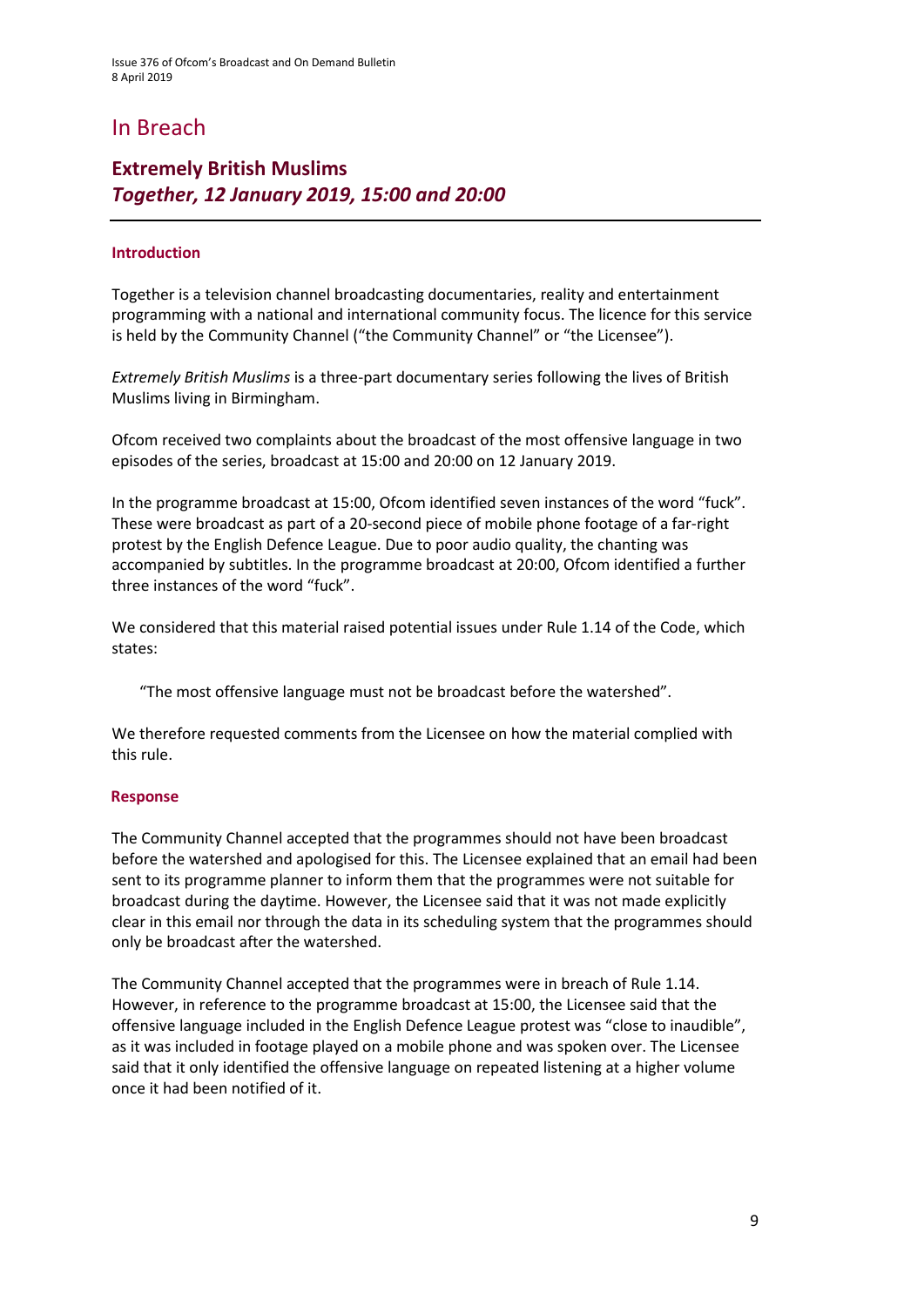The Community Channel reiterated the compliance steps that it had taken following two previous cases in which it was found in breach of Rule [1](#page-9-0).14<sup>1</sup>. The Licensee said that it had held "several compliance meetings and reviews" since the first of these breaches, but that "clearly there are issues with [its] systems, processes and staff that need urgent improvement". The Licensee told Ofcom that it was conducting a formal investigation into the recent breaches, which it said "may result in disciplinary hearings conducted by a thirdparty". It also said that it will be running a comprehensive review of compliance procedures with all staff and compliance refresher training with external compliance experts. It added that it is looking into recruiting freelance compliance viewers to support the existing team.

### **Decision**

Reflecting our duties under th[e Communications Act 2003,](http://www.legislation.gov.uk/ukpga/2003/21/section/319) Section One of the Code requires that people under eighteen are protected from unsuitable material in programmes.

Rule 1.14 requires that the most offensive language must not be broadcast before the watershed on television.

The programme broadcast at 15:00 included seven instances of the word "fuck". The programme broadcast at 20:00 included three instances of the word "fuck". [Ofcom's 2016](https://www.ofcom.org.uk/__data/assets/pdf_file/0022/91624/OfcomOffensiveLanguage.pdf)  [research on offensive language](https://www.ofcom.org.uk/__data/assets/pdf_file/0022/91624/OfcomOffensiveLanguage.pdf) clearly indicates that this word is considered by audiences to be amongst the most offensive language.

We therefore considered that the uses of the word "fuck" in these programmes were examples of the most offensive language being broadcast before the watershed.

The Licensee claimed the uses of the most offensive language in the 15:00 programme were "close to inaudible" and that it had to listen to the programme repeatedly at a higher volume to identify them. However, as this language was also included in subtitles we considered that, irrespective of sound quality, the Licensee could and should have identified the uses of the most offensive language in this programme and taken steps to remove it. Our Decision is therefore that these programmes were in breach of Rule 1.14.

### Conclusion

The Community Channel was found in breach of Rule 1.14 in [Issue 361 of the Broadcast and](https://www.ofcom.org.uk/__data/assets/pdf_file/0037/119998/issue-361-ofcom-broadcast-on-demand-bulletin.pdf)  On Demand [Bulletin, published 10 September 2018.](https://www.ofcom.org.uk/__data/assets/pdf_file/0037/119998/issue-361-ofcom-broadcast-on-demand-bulletin.pdf) This was followed by a further breach of Rule 1.14 (and Rule 2.3) recorded in [Issue 373 of the Broadcast and On Demand Bulletin,](https://www.ofcom.org.uk/__data/assets/pdf_file/0030/138648/Issue-373-Broadcast-and-On-Demand-Bulletin-25-February-2019.pdf)  [published 25 February 2019.](https://www.ofcom.org.uk/__data/assets/pdf_file/0030/138648/Issue-373-Broadcast-and-On-Demand-Bulletin-25-February-2019.pdf)

<span id="page-9-0"></span><sup>&</sup>lt;sup>1</sup> The Community Channel was found in breach of Rule 1.14 in **Issue 361 of the Broadcast and On** [Demand Bulletin, published 10 September 2018,](https://www.ofcom.org.uk/__data/assets/pdf_file/0037/119998/issue-361-ofcom-broadcast-on-demand-bulletin.pdf) and in breach of Rules 1.14 and 2.3 i[n Issue 373 of](https://www.ofcom.org.uk/__data/assets/pdf_file/0030/138648/Issue-373-Broadcast-and-On-Demand-Bulletin-25-February-2019.pdf)  [the Broadcast and On Demand Bulletin, published 25 February 2019.](https://www.ofcom.org.uk/__data/assets/pdf_file/0030/138648/Issue-373-Broadcast-and-On-Demand-Bulletin-25-February-2019.pdf)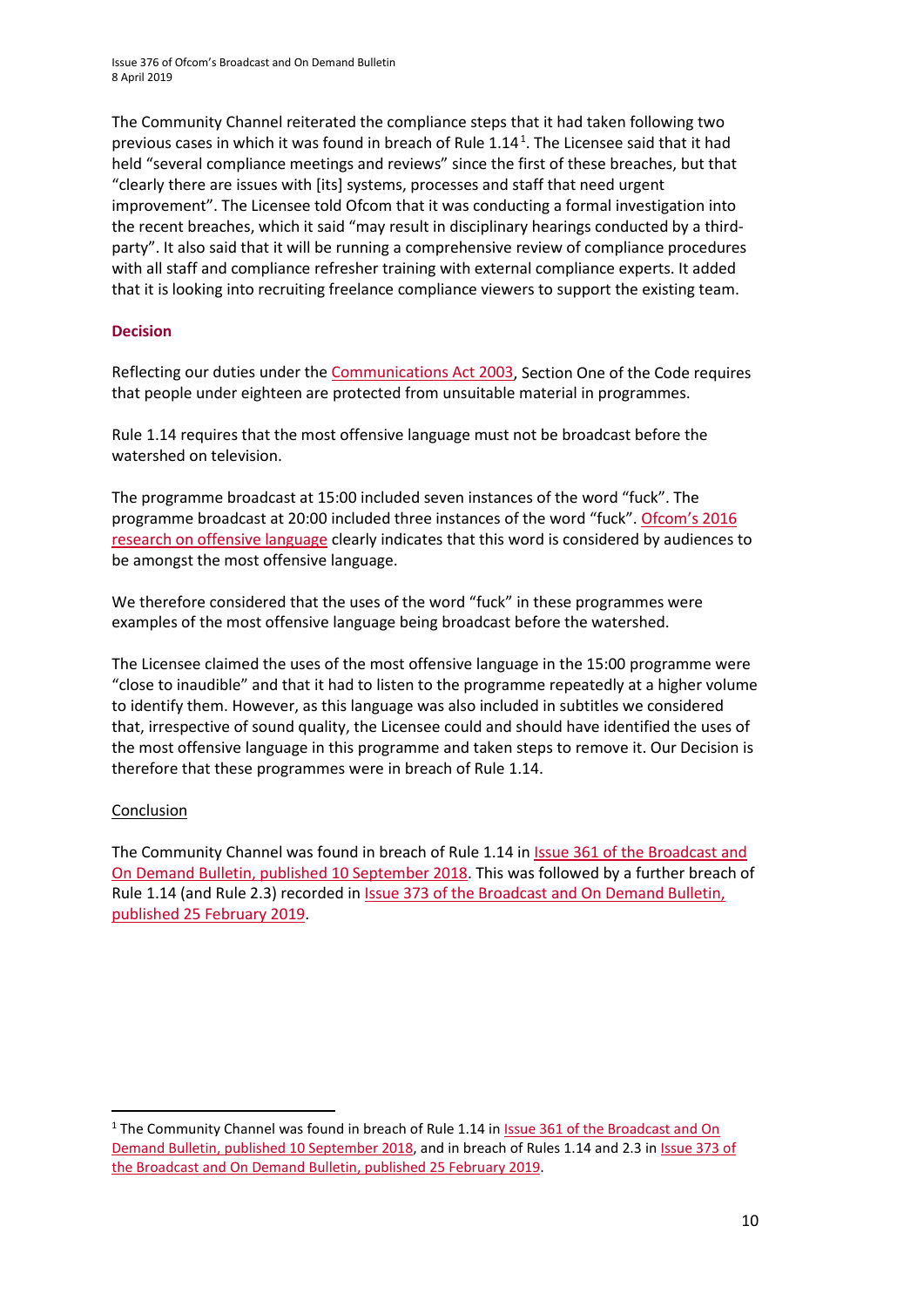Issue 376 of Ofcom's Broadcast and On Demand Bulletin 8 April 2019

We recognised that the improvements that the Community Channel said it had made to its compliance processes following the previous breaches of the Code were implemented after these programmes were broadcast. However, we remain concerned that this is the third incident in a little over six months of the most offensive language being broadcast on this channel before the watershed. We are therefore inviting the Licensee to a meeting to discuss its compliance procedures. Should further breaches occur, we may consider further regulatory action.

#### **Breach of Rule 1.14**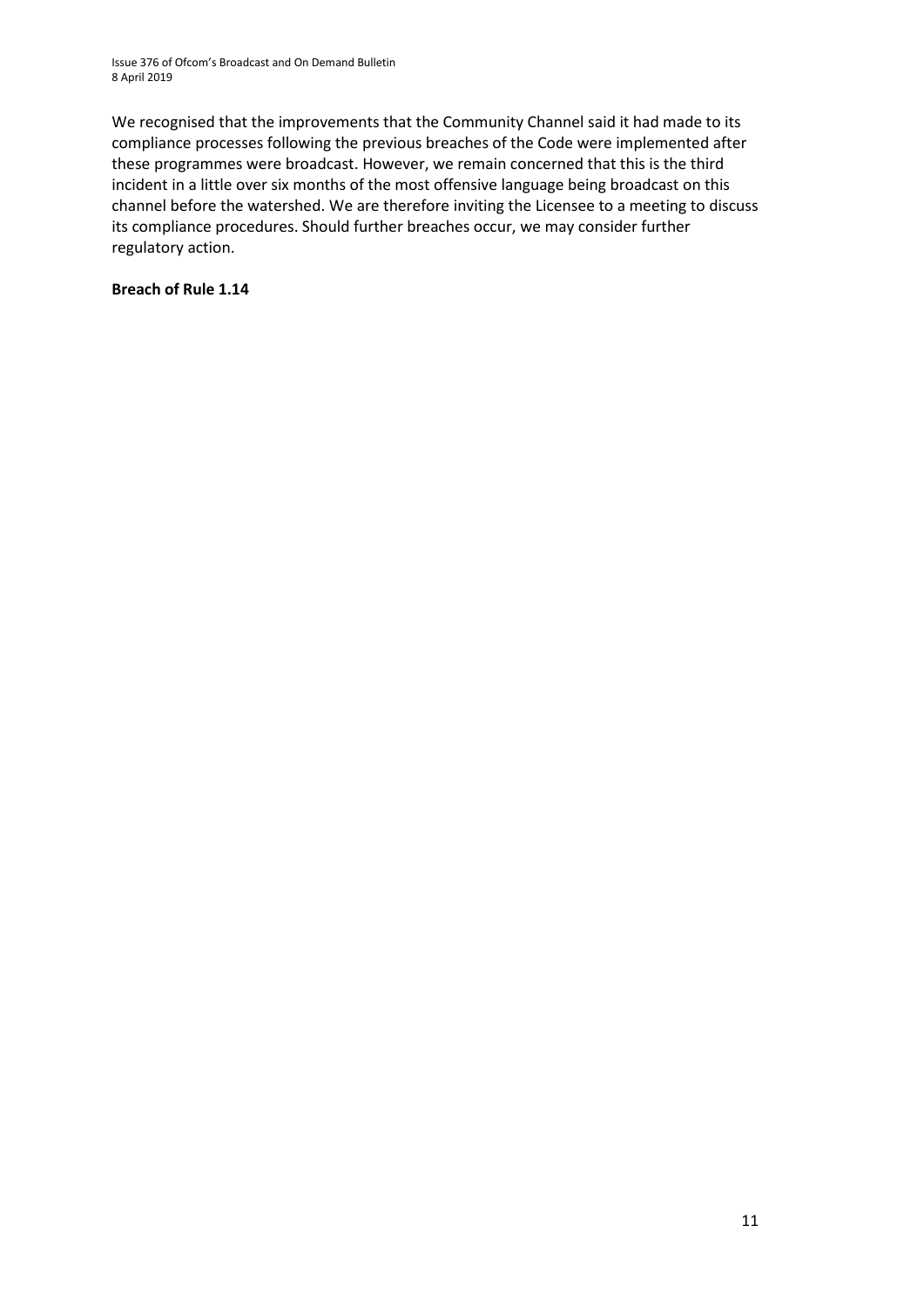### In Breach

### **Studio 66 TV** *Studio 66, 27 November 2018, 10:00 to 11:55*

#### **Introduction**

*Studio 66 TV* is interactive 'daytime chat' advertising broadcast on the service Studio 66, which is available as part of a standard satellite subscription package. The content consists of presenters inviting viewers to contact them via premium rate telephony services ("PRS"). Studio 66 is available without mandatory restricted access and is situated in the 'adult' section of electronic programme guides ('EPGs'). The licence for the service is held by 914 TV Limited ("the Licensee").

Ofcom received a complaint that three different presenters, over two hours, were not wearing suitable clothing, their bodies were inadequately covered and their actions were sexualised. For example:

- a presenter, wearing a low-cut dress, exposed her left breast and nipple for approximately eight seconds;
- the same presenter changed into a dress which was opened to the waist showing most of her breasts;
- all of the presenters were positioned with their dresses pulled over their hips exposing their buttocks and underwear; and
- the presenters were repeatedly rocking and stroking their buttocks in a sexually suggestive manner.

Ofcom considered that these instances raised potential issues under the following rule of the BCAP Code: the UK Code of Broadcast Advertising (["the BCAP Code"](https://www.asa.org.uk/uploads/assets/uploaded/d34f6bcf-d281-4eba-bcf0fa76297f5779.pdf))<sup>[1](#page-11-0)</sup>:

Rule 32.3 "Relevant timing restrictions must be applied to advertisements that, through their content, might harm or distress children of particular ages or that are otherwise unsuitable for them".

We therefore sought comments from the Licensee as to how the material complied with this rule.

<span id="page-11-0"></span> $1$  'Daytime chat' and 'adult chat' interactive premium rate telephony services are regulated as participation tv services. Participation TV is defined as "long form television advertising for direct response, remote entertainment services that typically include the possibility of interacting with the broadcast content". See paragraph (n) of the introduction to the BCAP Code. Examples of Participation TV also includes on-screen quizzes, chats and message boards. See paragraphs 3.19 to 3.24 of Ofcom's June 2010 Statemen[t "Participation TV: Regulatory Statement".](https://www.ofcom.org.uk/consultations-and-statements/category-1/participationtv3)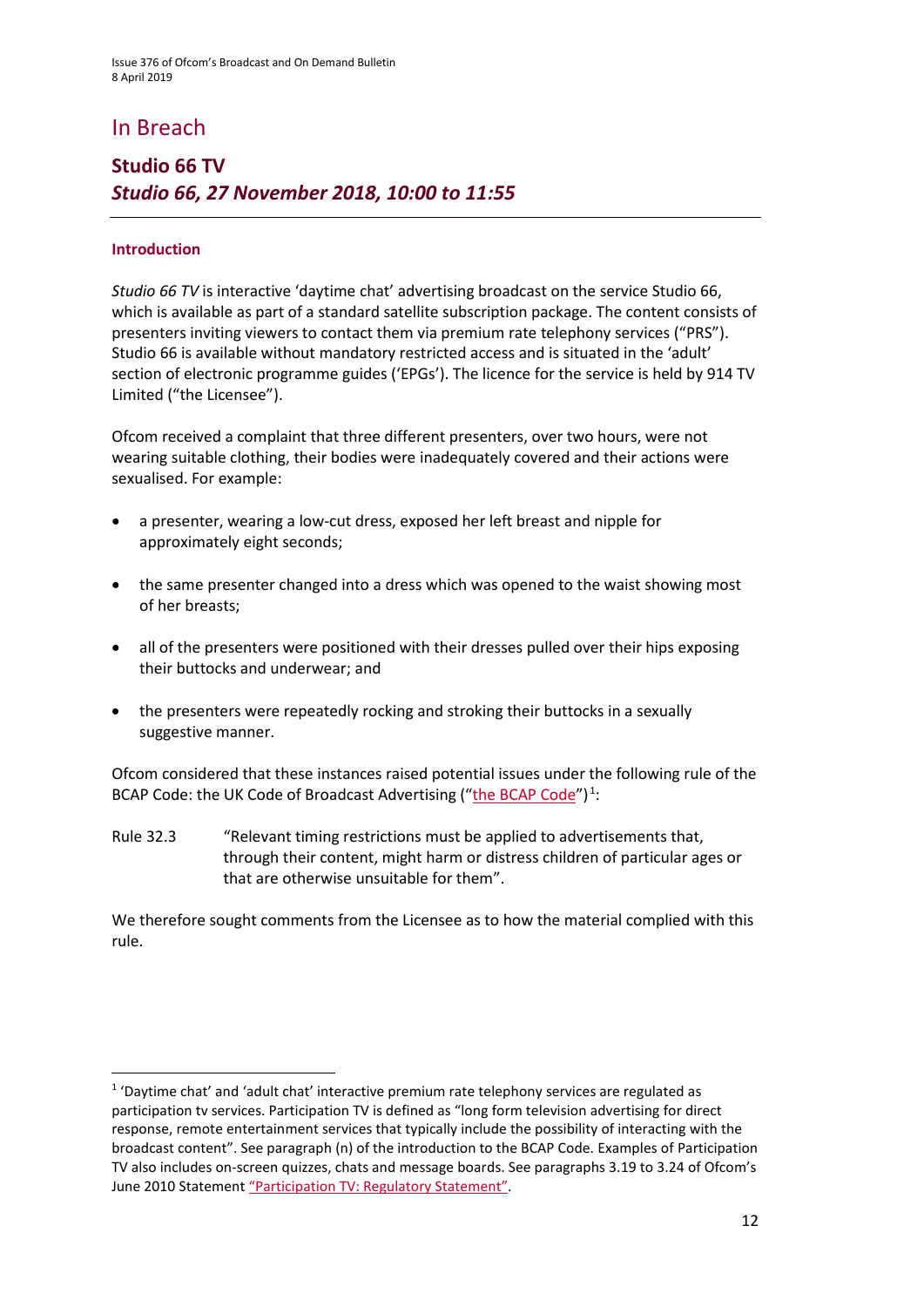Issue 376 of Ofcom's Broadcast and On Demand Bulletin 8 April 2019

#### **Response**

The Licensee accepted that the material detailed in the first two bullet points (above) breached BCAP Rule 32.3 and apologised sincerely.

It explained that the exposure of the presenter's nipple was "unfortunate" and "purely accidental", had been remedied promptly and noted in the Licensee's compliance handbook. As a result, all staff were reminded o[f Ofcom's Guidance on Rule 32.3](https://www.ofcom.org.uk/__data/assets/pdf_file/0012/24060/bcap-guidance.pdf) about wearing appropriate clothing during the daytime. 914 TV Ltd also accepted that this presenter's movements were "potentially too provocative for the time of day" and the presenter's second outfit did not meet the Licensee's own guidelines on daytime attire. The Licensee had also organised refresher training for all daytime production staff to minimise the possibility of the issues being repeated.

914 TV Ltd explained that this was, however, "very much an isolated incident". While accepting the breach of Rule 32.3, the Licensee argued it was unlikely a child would have viewed this material inadvertently and that it would therefore have caused any harm or distress. It said this was because: the advertisement was broadcast on a channel located within the adult section of the Sky EPG; the adult section is hidden as the default on newer Sky boxes with users having to manually add the adult section using their PIN code; and, all Sky boxes also offer "robust parental control features".

The Licensee did not comment on the material featuring two other presenters as detailed in the Introduction above.

In response to the Preliminary View, 914 TV confirmed that a "company-wide" meeting was held as well as a "refresher course" to remind staff of their compliance obligations. The Licensee also confirmed that in-house monitoring was being undertaken to ensure compliance with this area of the BCAP Code.

#### **Decision**

Under the [Communications Act 2003,](http://www.legislation.gov.uk/ukpga/2003/21/section/319) Ofcom has a duty to set standards to ensure that "the inclusion of advertising which may be misleading, harmful or offensive in television and radio services is prevented". This objective is reflected in the rules set out in the BCAP Code, which permit 'daytime chat' services to be advertised within prescribed times and on unencrypted channels (i.e. without mandatory restricted access) that are specifically licensed by Ofcom for that purpose, but which restrict their content to exclude inappropriate material.

Ofcom has taken account of the audience's and the broadcaster's right to freedom of expression, as set out in Article 10 of the European Convention on Human Rights. In doing so, we recognise that the primary intent of advertising is to sell products and services and the consideration of acceptable standards will therefore take that context into account. As such, the advertising content of 'daytime chat' services has less latitude than that given to editorial material in respect of context and narrative.

Rule 32.3 of the BCAP Code states: "Relevant timing restrictions must be applied to advertisements that, through their content, might harm or distress children of particular ages or that are otherwise unsuitable for them". Ofcom's published guidance on the advertising of PRS 'daytime chat' services ("the [Chat Service Guidance"](https://www.ofcom.org.uk/__data/assets/pdf_file/0012/24060/bcap-guidance.pdf)) clearly sets out what Ofcom considers to be acceptable to broadcast on these services. For example, the Chat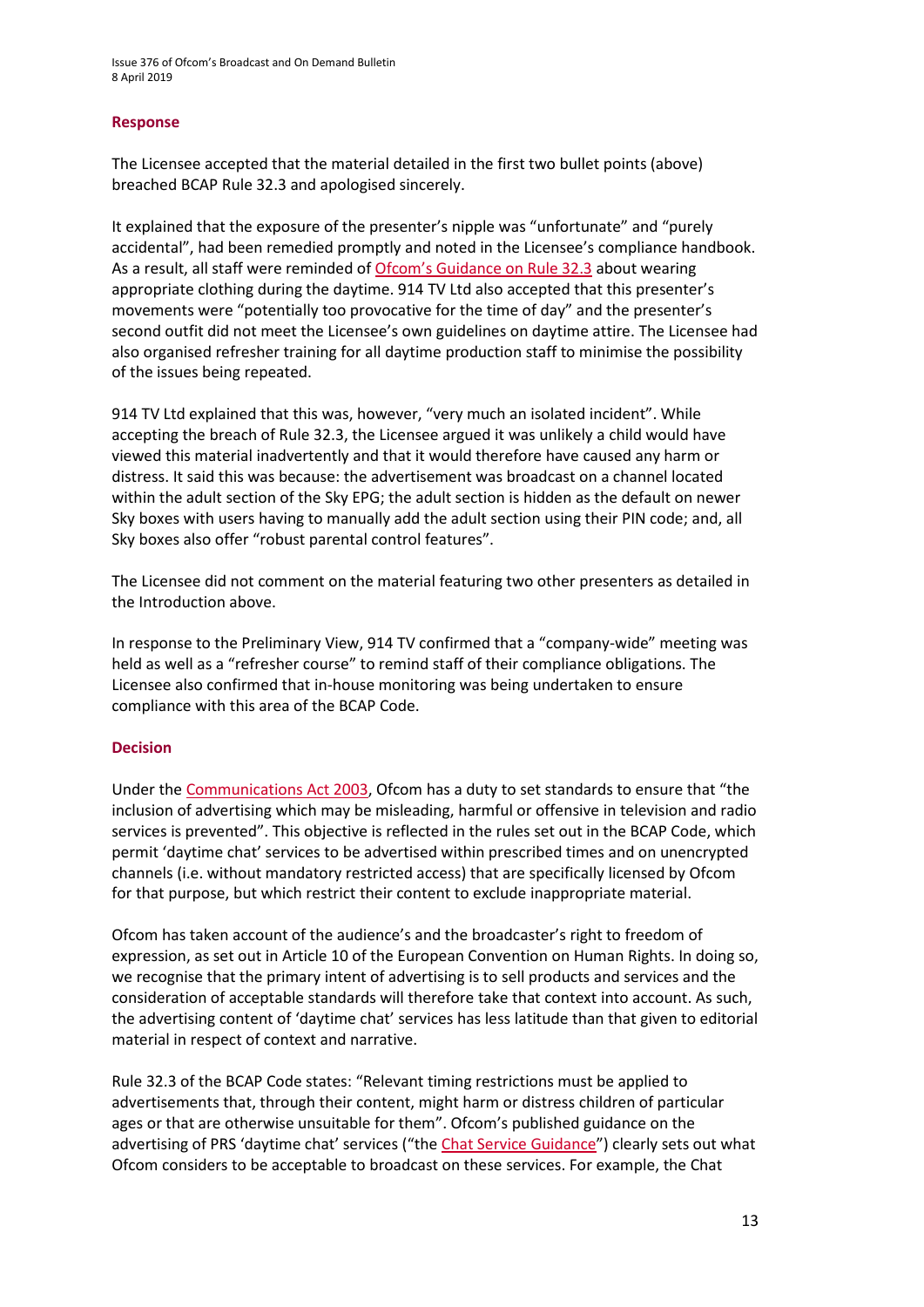Service Guidance states that "all dress and behaviour should be non-sexual in tone and apparent intent".

The Chat Service Guidance requires 'daytime chat' services to be placed within the 'adult' or similarly identified section of EPG listings. However, it also states that the "presentation of daytime chat should always be suitable for wide audiences, that is for audiences including children and young persons…should they come across it unawares". Additionally, it specifically states that 'daytime chat' broadcasters should:

- "ensure that presenters are wearing appropriate clothing, that adequately covers their bodies, in particular their breasts, genital areas and buttocks"; and
- "not broadcast images of presenters touching or stroking their bodies in a suggestive manner, in particular avoiding breasts, thighs, crotches and buttocks".

Ofcom considered that the three presenters featured were not wearing appropriate clothing. The first presenter wore two different dresses which did not adequately cover her breasts. The first dress slipped down allowing her left breast and nipple to be fully exposed and the second was opened to the waist allowing most of both her breasts to be seen. All of the three presenters pulled their dresses up over their hips allowing their buttocks to be visible. While in this position they touched and stroked their buttocks suggestively and, at times, rocked and gently gyrated their buttocks. In Ofcom's view the combination of the presenters' inadequate clothing and suggestive movements resulted in content that was overtly sexual.

Ofcom took account of the fact that the channel is in the 'adult' section of the Sky EPG. However, this material was broadcast on a channel without mandatory restricted access during the daytime.

Ofcom also had regard to the likely expectations of the audience for advertising content broadcast at these times of day on a channel in the 'adult' section of the Sky EPG without mandatory restricted access. In Ofcom's opinion, viewers (and in particular parents) would not expect such material to be broadcast and available to view at these times of day, particularly given that material broadcast on such services prior to 21:00 should be nonsexual in tone and apparent intent.

Ofcom has taken into account the representations made by the Licensee which acknowledged and apologised for the breach of Rule 32.2 with regard to one of the presenters, and the steps it had taken to improve compliance and limit the possibility of this type of content being broadcast in future.

However, we did not agree with the Licensee that the sexualised actions and inadequate clothing of one presenter were "very much an isolated incident". Two other presenters were also shown during the two-hour period and both were also inadequately dressed and their actions overtly sexualised.

Ofcom's Decision is, therefore, that the Licensee was in breach of Rule 32.3 of the BCAP Code.

### **Breach of Rule 32.3 of the BCAP Code**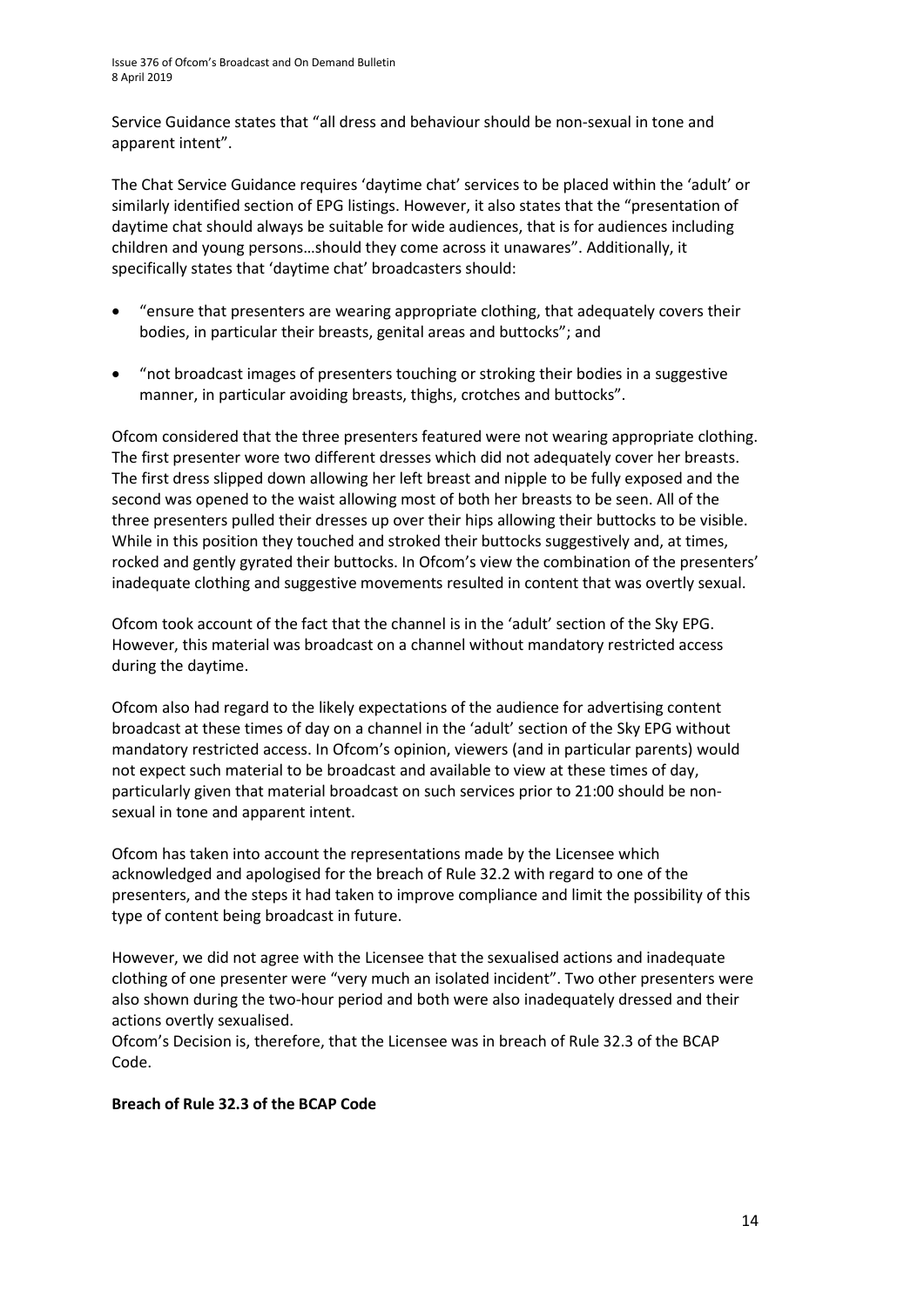# **Advertising Scheduling cases**

### In Breach

### **Advertising placement** *Channels24, various dates and times between 28 December 2018 and 3 January 2019*

### **Introduction**

Channels24 is a television service covering African and international news. Its licence is held by Channels Incorporated Limited ("the Licensee").

Rule 10 of the Code on the Scheduling of Television Advertising ("COSTA") states that:

"The transmission of films and news programmes may be interrupted by advertising or teleshopping only once for each scheduled period of at least 30 minutes".

During routine monitoring, Ofcom identified 84 news programmes broadcast on Channels24 that appeared to contain more advertising breaks than permitted by Rule 10 of COSTA. Each programme had a scheduled duration<sup>[1](#page-14-0)</sup> of 30 minutes but was interrupted twice by advertising.

Ofcom considered that this raised issues under Rule 10 of COSTA and therefore sought comments from the Licensee on how it complied with this rule.

### **Response**

The Licensee apologised for the broadcast of the additional advertising break in each programme and explained that until Ofcom had contacted it about the issue, its understanding had been that COSTA permitted two breaks in programmes with a duration of between [2](#page-14-1)6 and 45 minutes<sup>2</sup>.

The Licensee said it had since: notified all relevant members of its staff about the correct scheduling provisions for advertising breaks within news programmes; reiterated the importance of complying with COSTA; and set up a re-training process.

#### **Decision**

Reflecting our duties under th[e Communications Act 2003,](http://www.legislation.gov.uk/ukpga/2003/21/section/322) COSTA includes restrictions on the frequency with which advertising breaks can be inserted during programmes.

The 84 news programmes identified by Ofcom contained one more advertising break than permitted. Consequently, our Decision is that Rule 10 of COSTA was breached.

<span id="page-14-0"></span> $1$  For the purposes of COSTA, the scheduled duration of a programme is equivalent to the length of the slot it occupies in an electronic programme guide.

<span id="page-14-1"></span><sup>&</sup>lt;sup>2</sup> This rule applies to general programmes. COSTA rules on the frequency of advertising breaks in programmes such as news, films and children's programmes are more restrictive.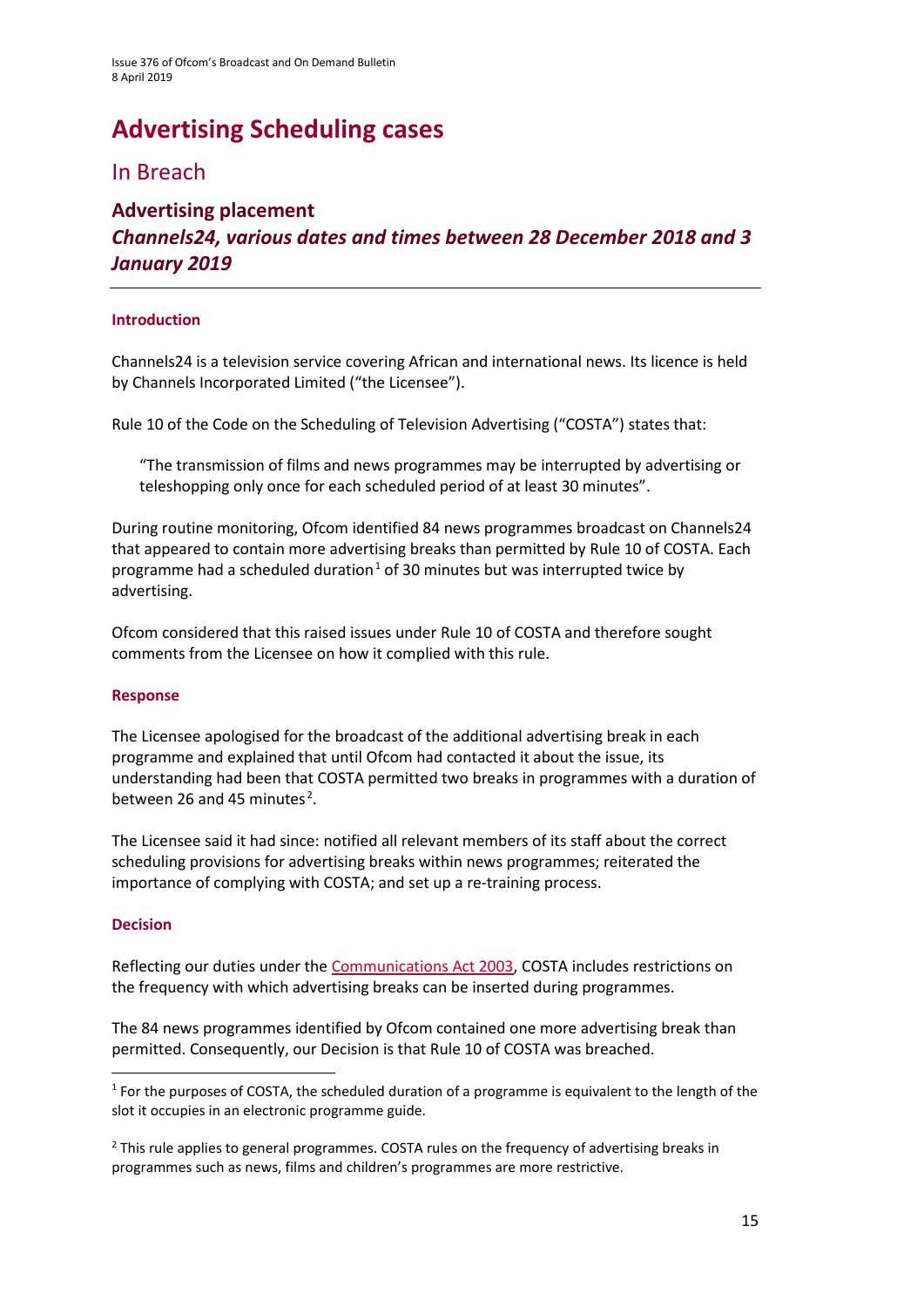Issue 376 of Ofcom's Broadcast and On Demand Bulletin 8 April 2019

We acknowledged the steps taken by the Licensee to improve compliance but were concerned that it appeared to be unaware of how COSTA applied to a significant portion of its output. Ofcom reminds the Licensee of its responsibility to ensure compliance with all relevant rules.

We will continue to monitor the Licensee's compliance with COSTA.

### **Breaches of Rule 10 of COSTA**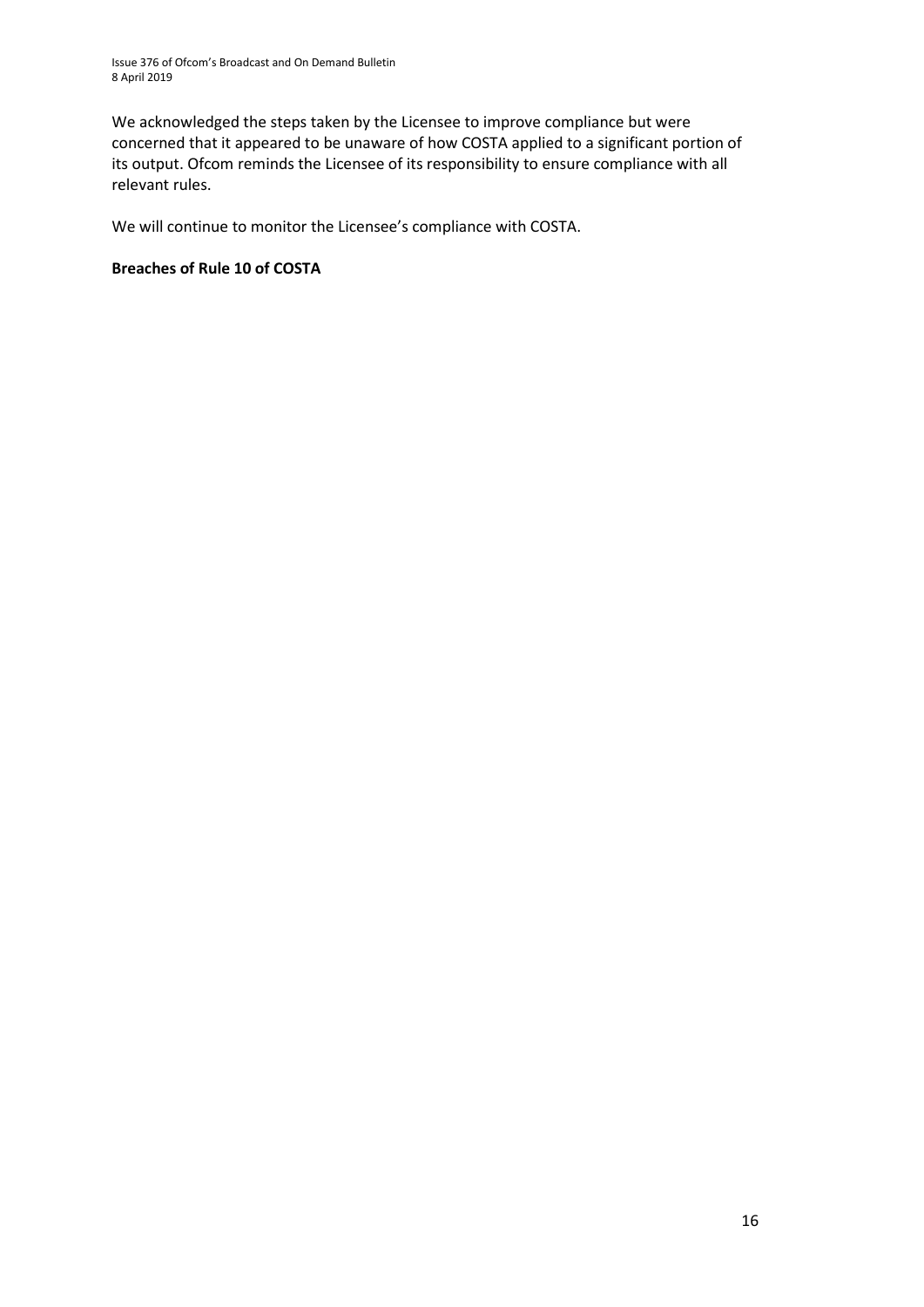# **Broadcast Licence Conditions cases**

### In Breach

### **Retention and production of recordings**  *The Funky Academy Limited*

### **Introduction**

Funky SX is a community radio station which provides a service for younger audiences in Southend-on-Sea. The licence is held by The Funky Academy Limited ("The Funky Academy" or "the Licensee").

Ofcom received two separate complaints about the broadcast of offensive language broadcast on 16 January 2019, at a time when children were likely to be listening. Ofcom therefore requested recordings of the programmes from the Licensee to assess the content.

The Licensee informed Ofcom that it was not able to provide the requested recordings. Ofcom considered that the Licensee's inability to provide the recordings raised potential issues under Licence Conditions 8(2)(a) and (b) of its licence, which state:

- "8(2) …the Licensee shall:
- (a) make and retain, for a period of 42 days from the date of its inclusion, a recording of every programme included in the Licensed Service... at the request of Ofcom forthwith produce to Ofcom any...recording for examination or reproduction
- (b) at the request of Ofcom forthwith produce to Ofcom any...recording for examination or reproduction...".

We requested comments from The Funky Academy on how it was complying with these conditions.

### **Response**

The Licensee apologised for the error, confirming that Funky SX had recently moved to a new studio premises and "wrongly assumed the server room to be secure". As a result, the logging machine was mistakenly unplugged by an unknown party. The Licensee said that it had "put measures in place to ensure this does not happen again".

### **Decision**

In each broadcaster's licence, there are conditions requiring the licensee to retain recordings for a specific number of days after broadcast, and to comply with any request by Ofcom to produce recordings of programmes as broadcast. For community radio licences, this is reflected in Licence Conditions 8(2)(a) and (b).

Breaches of Licence Conditions 8(2)(a) and (b) are significant because they impede Ofcom's ability to assess whether a particular broadcast raises potential issues under the relevant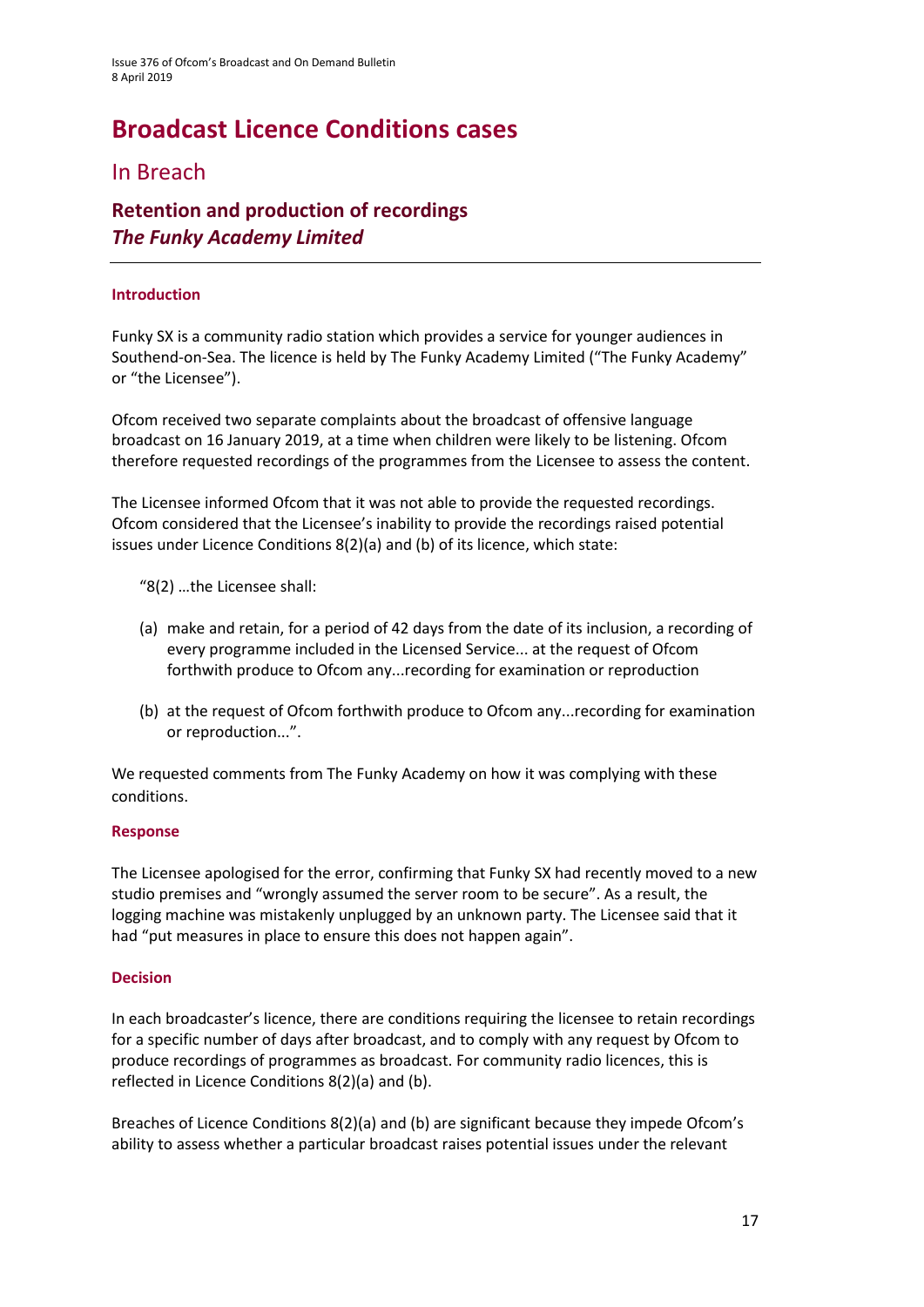codes. This affects Ofcom's ability to carry out its statutory duties in regulating broadcast content.

We noted that steps had been taken by the Licensee to prevent similar situations occurring in future. However, the failure by the Licensee to record and provide the material prevented us from assessing it. Therefore, Ofcom's Decision is that the Licensee was in breach of Licence Conditions 8(2)(a) and (b).

Additionally, we are putting the Licensee on notice that Ofcom will monitor this service's compliance with these Conditions in future.

**Breaches of Licence Conditions 8(2)(a) and (b) to the community radio licence held by The Funky Academy Limited (licence number CR101405BA)**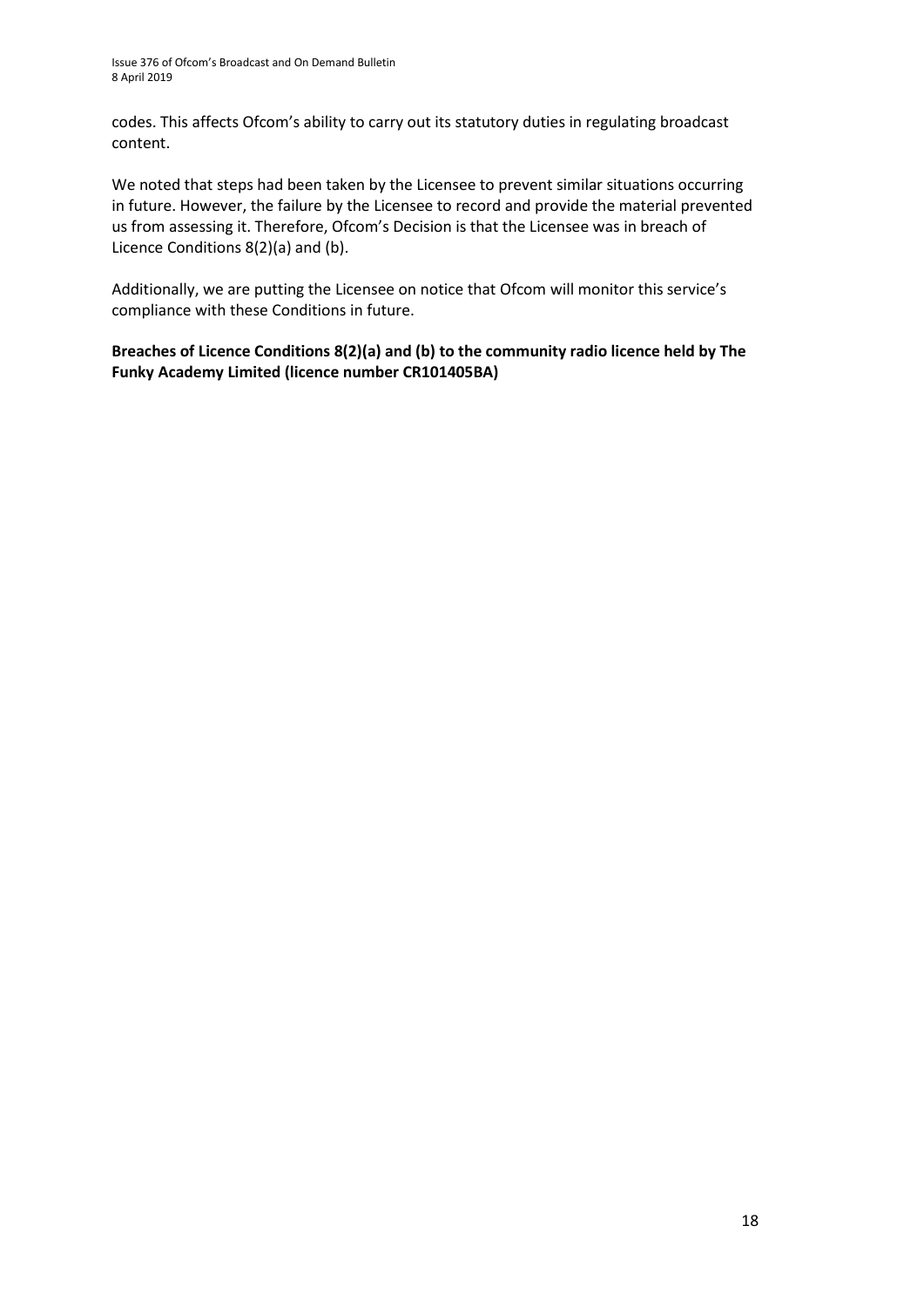### In Breach

### **Provision of information: Diversity in Broadcasting**  *Various licensees*

#### **Introduction**

Ofcom has a statutory duty under the Communications Act 2003 to take all such steps, as we consider appropriate, for promoting equality of opportunity in relation to employment and training by broadcasters. We require broadcasters to provide information about their employees and equal opportunities arrangements in relation to three of the 'protected characteristics' in the Equality Act 2010: gender, racial group and disability. We also request information regarding other protected characteristics, such as age, sexual orientation and religion or belief.

In February 2018, Ofcom wrote to all new TV licensees as well as TV licensees who had informed Ofcom in 2017 that they had 50 or fewer employees, requiring them to submit information relating to the number of people employed in connection with the provision of their broadcast service and the number of days per year for which they are licensed to broadcast. This information was to determine if the licensees met the threshold requiring them to complete a more detailed questionnaire on their employees and equal opportunities arrangements.

Licensees who failed to submit the requested information were found in breach of their broadcast licences by Ofcom on [1](#page-18-0)8 June 2018 $^1$ .

Ofcom wrote to those licensees whose information was still outstanding, formally requesting that they submit the required information in accordance with Licence Condition 12(1) General provision of information to Ofcom which states:

"The Licensee shall furnish to Ofcom in such a manner and at such times as Ofcom may reasonably require such documents, accounts, returns, estimates, reports, notices or other information as Ofcom may require for the purpose of exercising the functions assigned to it by or under the 1990 Act, the 1996 Act, or the Communications Act…".

The request made clear that failure to provide this information by the specified deadline could result in a further breach of the licence being recorded and that Ofcom would be likely to consider any repeated breaches for the imposition of a statutory sanction.

#### **In Breach**

The following licensees failed to submit the required information by the specified deadline. These licensees have therefore been found **in breach** of **Licence Condition 12(1) of their Television Licensable Content Service licences:**

<span id="page-18-0"></span><sup>&</sup>lt;sup>1</sup> Ofcom's Decision in this respect was published in **Issue 356 of the Broadcast and On Demand** [Bulletin.](https://www.ofcom.org.uk/__data/assets/pdf_file/0017/115046/issue-356-broadcast-on-demand-bulletin.pdf)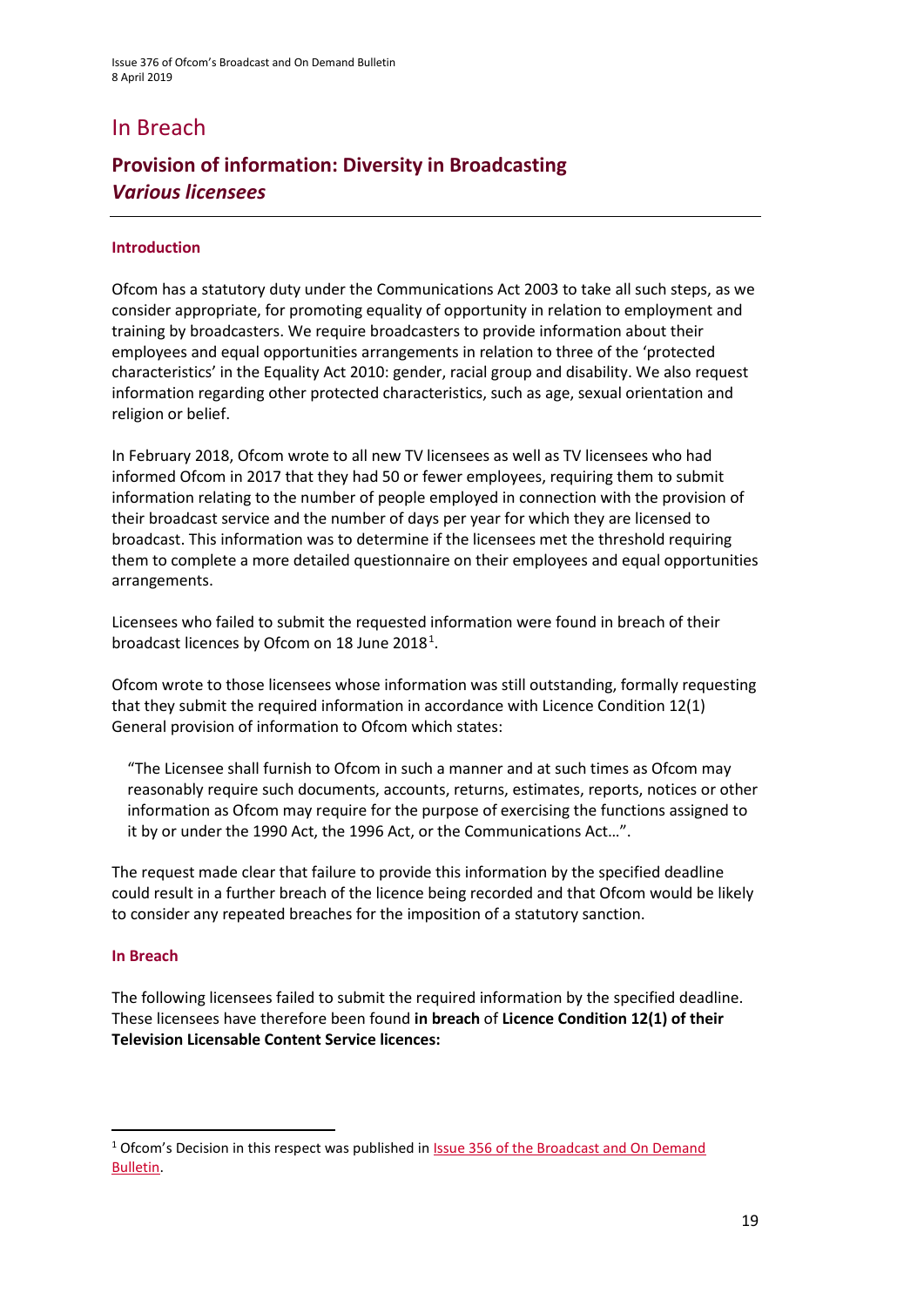| Licensee                           | <b>Service Name</b>        | <b>Licence Number</b> |
|------------------------------------|----------------------------|-----------------------|
| A&A Inform Limited                 | Russian Hour               | <b>TLCS000680</b>     |
| Cira Media Productions Limited     | Cira TV                    | <b>TLCS001556</b>     |
| <b>Global Tamil Vision Limited</b> | <b>Global Tamil Vision</b> | TLCS001281            |
| Prime Bangla Limited               | Channel i                  | TLCS001127            |
| Sunbiz (PVT) Limited               | 7 News                     | TLCS101711            |

As Ofcom considers these licence breaches to be serious and repeated, **Ofcom is putting these licensees on notice that this contravention of their licences will be considered for the imposition of a statutory sanction.**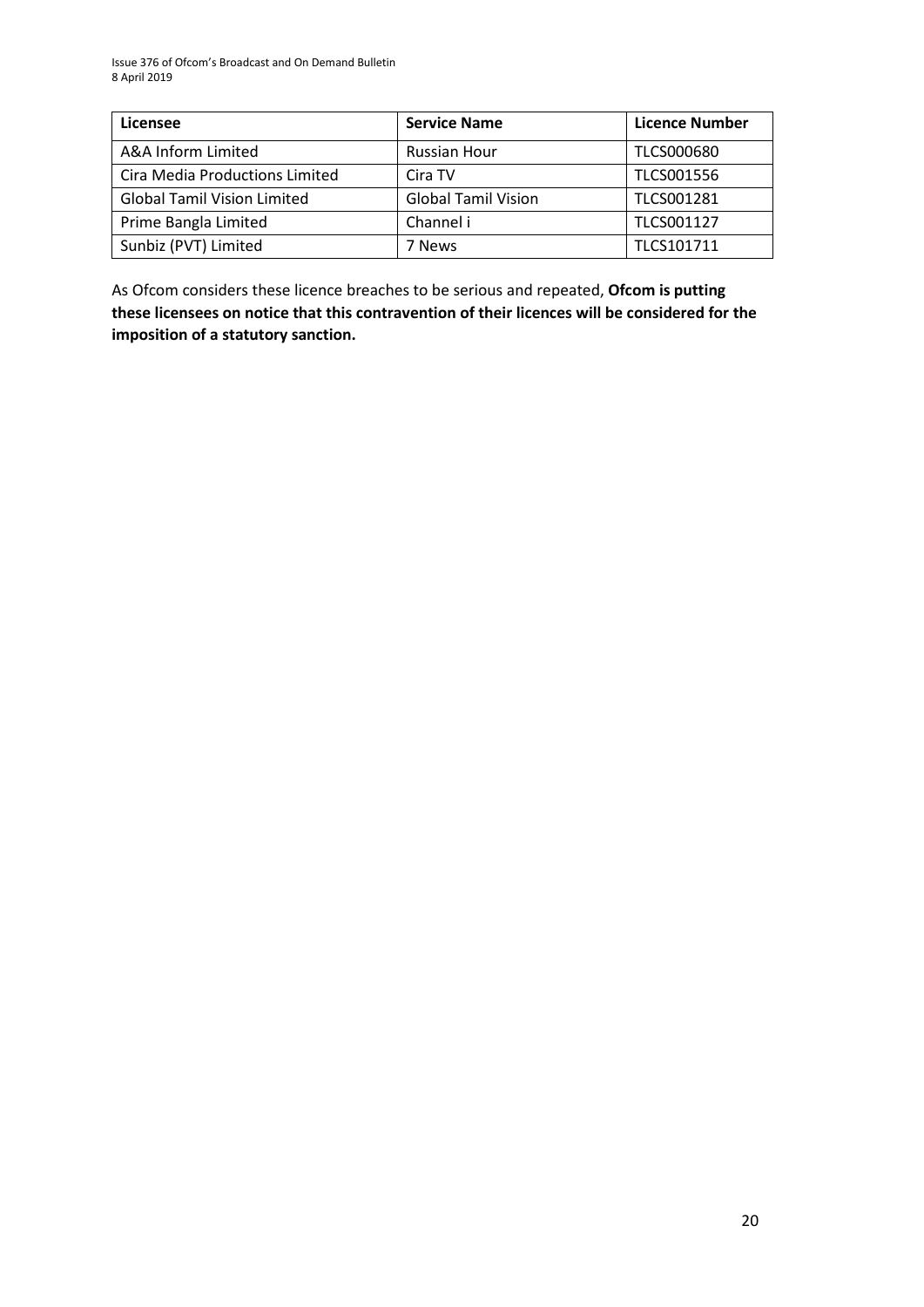# **Complaints assessed, not investigated**

Here are alphabetical lists of complaints that, after careful assessment, Ofcom has decided not to pursue between 18 and 31 March 2019 because they did not raise issues warranting investigation.

### Complaints assessed under the Procedures for investigating breaches of content standards for television and radio

| Programme              | <b>Service</b>      | <b>Transmission</b> | <b>Categories</b>      | <b>Number of</b> |
|------------------------|---------------------|---------------------|------------------------|------------------|
|                        |                     | <b>Date</b>         |                        | complaints       |
| 90210                  | 4Music              | 20/03/2019          | Sexual material        | $\mathbf{1}$     |
| <b>News</b>            | <b>Buchan Radio</b> | 01/03/2019          | Due accuracy           | $\mathbf{1}$     |
| Adam, Gemma &          | Capital FM          | 30/01/2019          | Offensive language     | $\mathbf{1}$     |
| Dylan                  | (Liverpool)         |                     |                        |                  |
| <b>Will Manning</b>    | Capital FM          | 13/03/2019          | Religious/Beliefs      | $\mathbf{1}$     |
|                        | (Teesside)          |                     | discrimination/offence |                  |
| Capital Breakfast with | Capital FM South    | 08/03/2019          | Gender                 | $\mathbf{1}$     |
| Matt and Polly         | Wales               |                     | discrimination/offence |                  |
| Season of the Dead     | <b>CBS Reality</b>  | 09/03/2019          | Scheduling             | $\mathbf{1}$     |
| (trailer)              |                     |                     |                        |                  |
| 24 Hours in Police     | Channel 4           | 11/03/2019          | Race                   | $\mathbf{1}$     |
| Custody                |                     |                     | discrimination/offence |                  |
| 24 Hours in Police     | Channel 4           | 14/03/2019          | Generally accepted     | $\mathbf{1}$     |
| Custody                |                     |                     | standards              |                  |
| 24 Hours in Police     | Channel 4           | 18/03/2019          | Generally accepted     | $\mathbf{1}$     |
| Custody                |                     |                     | standards              |                  |
| 24 Hours in Police     | Channel 4           | 25/03/2019          | Violence               | $\mathbf{1}$     |
| Custody                |                     |                     |                        |                  |
| 60 Days On The         | Channel 4           | 14/03/2019          | Materially misleading  | $\mathbf{1}$     |
| <b>Streets</b>         |                     |                     |                        |                  |
| Channel 4 News         | Channel 4           | 20/07/2018          | Due impartiality/bias  | $\mathbf{1}$     |
| Channel 4 News         | Channel 4           | 13/03/2019          | Due impartiality/bias  | $\mathbf{1}$     |
| Channel 4 News         | Channel 4           | 18/03/2019          | Generally accepted     | $\overline{2}$   |
|                        |                     |                     | standards              |                  |
| Channel 4 News         | Channel 4           | 18/03/2019          | Offensive language     | $\mathbf{1}$     |
| Channel 4 News         | Channel 4           | 27/03/2019          | Gender                 | $\mathbf{1}$     |
|                        |                     |                     | discrimination/offence |                  |
| Food Unwrapped:        | Channel 4           | 15/03/2019          | Materially misleading  | $\mathbf{1}$     |
| Chaos at the           |                     |                     |                        |                  |
| Checkout?              |                     |                     |                        |                  |
| Gogglebox              | Channel 4           | 15/03/2019          | Generally accepted     | 3                |
|                        |                     |                     | standards              |                  |
| Gogglebox              | Channel 4           | 19/03/2019          | Generally accepted     | $\mathbf{1}$     |
|                        |                     |                     | standards              |                  |
| Gogglebox              | Channel 4           | 22/03/2019          | Generally accepted     | $\mathbf{1}$     |
|                        |                     |                     | standards              |                  |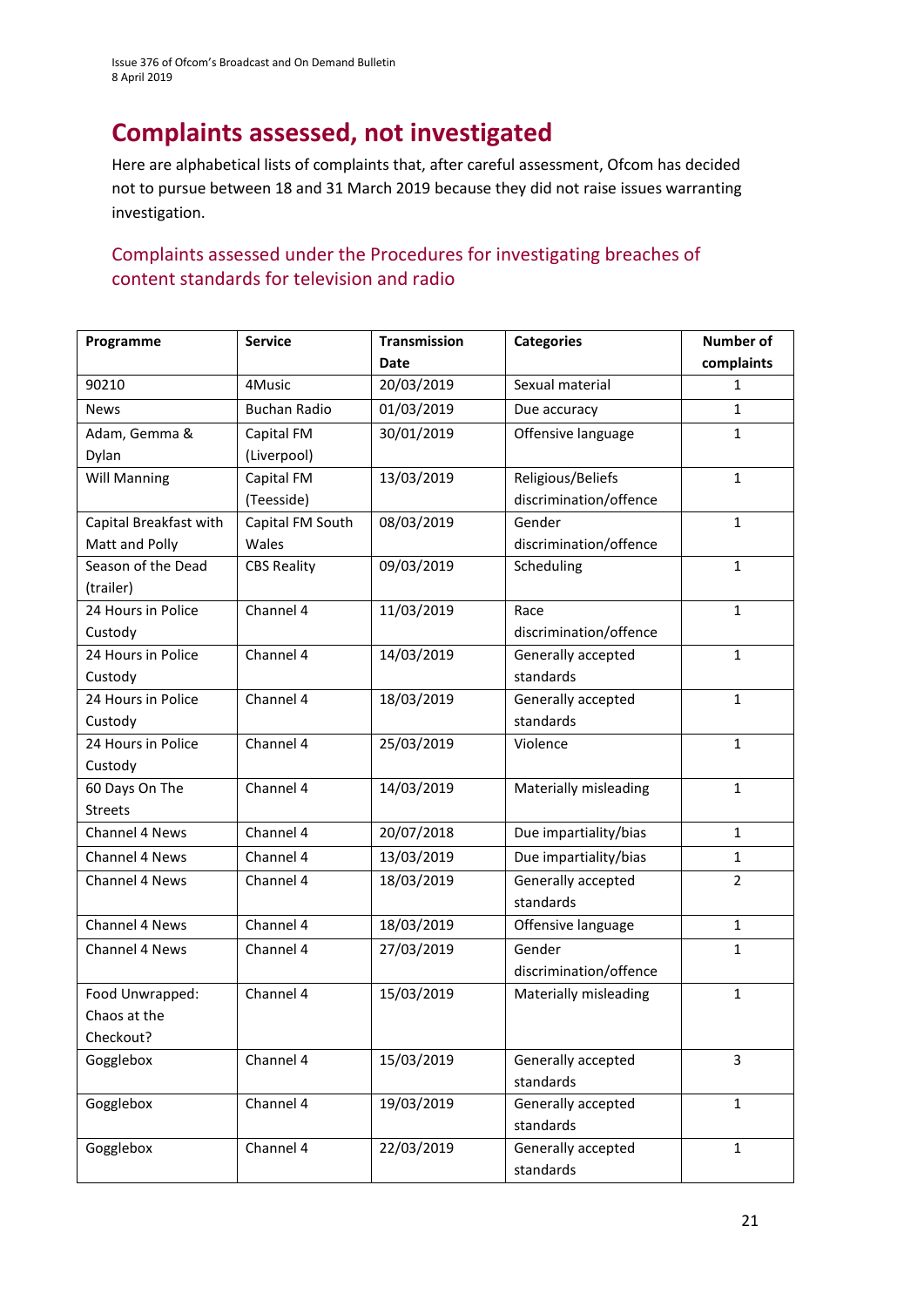| Programme             | <b>Service</b> | <b>Transmission</b> | <b>Categories</b>               | Number of      |
|-----------------------|----------------|---------------------|---------------------------------|----------------|
|                       |                | <b>Date</b>         |                                 | complaints     |
| Hollyoaks             | Channel 4      | 14/03/2019          | Generally accepted              | 10             |
|                       |                |                     | standards                       |                |
| Hollyoaks             | Channel 4      | 14/03/2019          | Materially misleading           | $\mathbf{1}$   |
| Hollyoaks             | Channel 4      | 26/03/2019          | Race                            | $\mathbf{1}$   |
|                       |                |                     | discrimination/offence          |                |
| Home                  | Channel 4      | 05/03/2019          | Generally accepted              | $\mathbf{1}$   |
|                       |                |                     | standards                       |                |
| Hunted                | Channel 4      | 14/02/2019          | Materially misleading           | $\overline{2}$ |
| Leaving Neverland:    | Channel 4      | 06/03/2019          | Materially misleading           | 13             |
| Michael Jackson and   |                |                     |                                 |                |
| Me                    |                |                     |                                 |                |
| Leaving Neverland:    | Channel 4      | 07/03/2019          | Materially misleading           | 3              |
| Michael Jackson and   |                |                     |                                 |                |
| Me                    |                |                     |                                 |                |
| Mums Make Porn        | Channel 4      | 20/03/2019          | Sexual material                 | 3              |
| Mums Make Porn        | Channel 4      | 27/03/2019          | Generally accepted              | $\overline{2}$ |
|                       |                |                     | standards                       |                |
| Mums Make Porn        | Channel 4      | 18/03/2019          | Generally accepted              | $\mathbf{1}$   |
| (trailer)             |                |                     | standards                       |                |
| Sleeping with the Far | Channel 4      | 21/02/2019          | Materially misleading           | $\mathbf{1}$   |
| Right                 |                |                     |                                 |                |
| Sunday Brunch         | Channel 4      | 10/03/2019          | Gender                          | $\mathbf{1}$   |
|                       |                |                     | discrimination/offence          |                |
| Sunday Brunch         | Channel 4      | 17/03/2019          | Race                            | 1              |
| The Big Narstie Show  | Channel 4      |                     | discrimination/offence          | 1              |
|                       |                | 15/03/2019          | Generally accepted<br>standards |                |
| The Big Narstie Show  | Channel 4      | 22/03/2019          | Generally accepted              | $\mathbf{1}$   |
|                       |                |                     | standards                       |                |
| The Big Narstie Show  | Channel 4      | 22/03/2019          | Race                            | $\mathbf{1}$   |
|                       |                |                     | discrimination/offence          |                |
| The Great Celebrity   | Channel 4      | 05/03/2019          | Generally accepted              | 11             |
| Bake Off: Stand Up to |                |                     | standards                       |                |
| Cancer                |                |                     |                                 |                |
| The Great Celebrity   | Channel 4      | 19/03/2019          | Offensive language              | $\mathbf{1}$   |
| Bake Off: Stand Up to |                |                     |                                 |                |
| Cancer                |                |                     |                                 |                |
| The Great Celebrity   | Channel 4      | 26/03/2019          | Materially misleading           | $\mathbf{1}$   |
| Bake Off: Stand Up to |                |                     |                                 |                |
| Cancer                |                |                     |                                 |                |
| The Island            | Channel 4      | 01/05/2018          | Animal welfare                  | $\mathbf{1}$   |
| The Last Leg          | Channel 4      | 15/03/2019          | Generally accepted              | $\mathbf{1}$   |
|                       |                |                     | standards                       |                |
| The Simpsons          | Channel 4      | 17/03/2019          | Sexual orientation              | $\mathbf{1}$   |
|                       |                |                     | discrimination/offence          |                |
| 5 News at 5           | Channel 5      | 06/02/2019          | Due accuracy                    | $\mathbf{1}$   |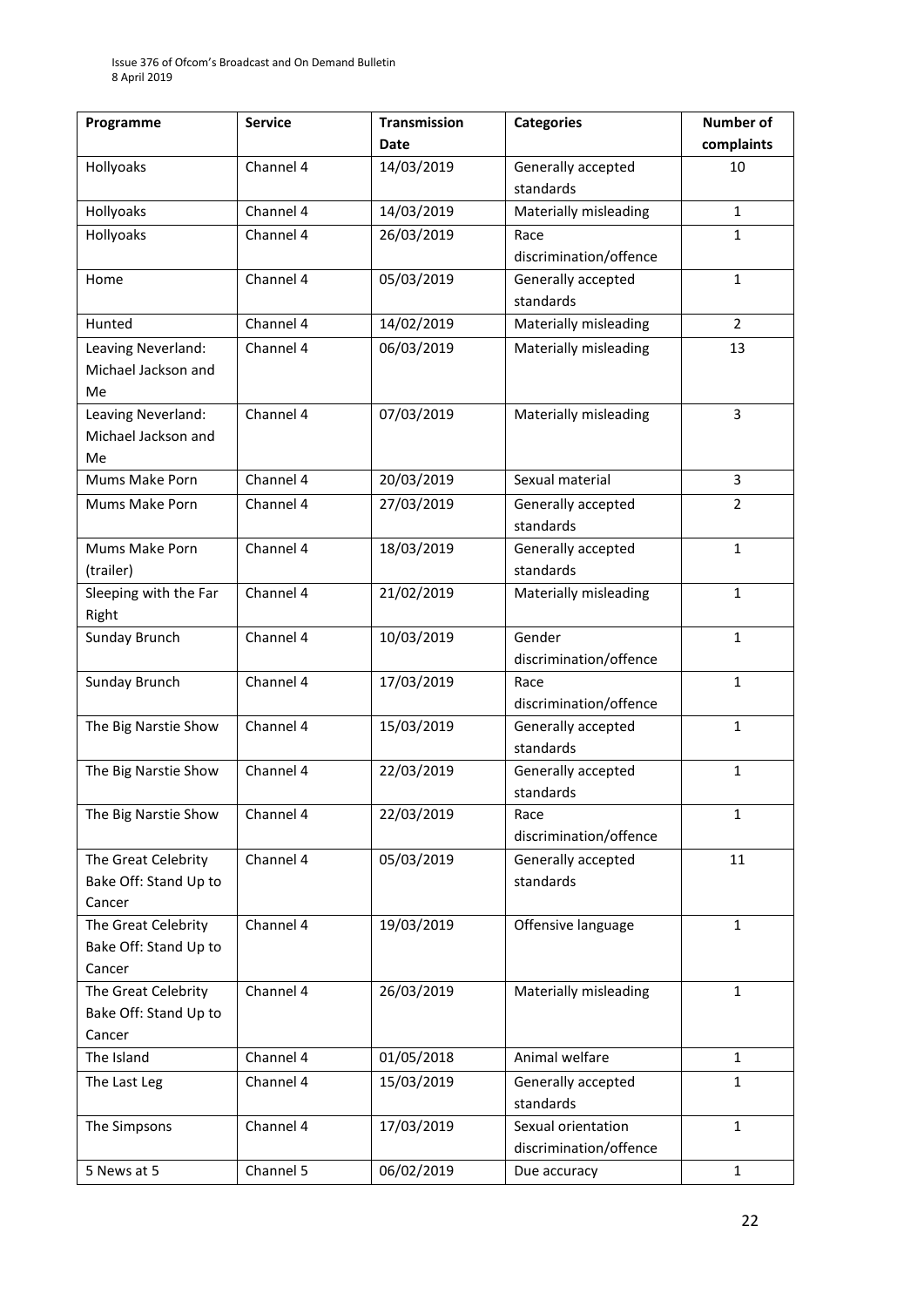| Programme                  | <b>Service</b> | <b>Transmission</b> | <b>Categories</b>      | <b>Number of</b> |
|----------------------------|----------------|---------------------|------------------------|------------------|
|                            |                | <b>Date</b>         |                        | complaints       |
| Around the World by        | Channel 5      | 18/03/2019          | Offensive language     | 1                |
| Train with Tony            |                |                     |                        |                  |
| Robins                     |                |                     |                        |                  |
| Benefits Britain: Life     | Channel 5      | 18/03/2019          | Generally accepted     | $\mathbf{1}$     |
| on the Dole                |                |                     | standards              |                  |
| Edwardian Britain in       | Channel 5      | 08/03/2019          | Generally accepted     | $\mathbf{1}$     |
| Colour                     |                |                     | standards              |                  |
| <b>Gypsies On Benefits</b> | Channel 5      | 05/02/2019          | Generally accepted     | $\mathbf{1}$     |
| And Proud                  |                |                     | standards              |                  |
| Jeremy Vine                | Channel 5      | 15/03/2019          | Generally accepted     | $\overline{2}$   |
|                            |                |                     | standards              |                  |
| Manhunt: Catch Me If       | Channel 5      | 22/03/2019          | Generally accepted     | $\mathbf{1}$     |
| You Can (trailer)          |                |                     | standards              |                  |
| <b>Restless Legs</b>       | Channel 5      | 06/03/2019          | Materially misleading  | $\overline{2}$   |
| Syndrome: The New          |                |                     |                        |                  |
| Cure?                      |                |                     |                        |                  |
| The Bachelor UK            | Channel 5      | 14/03/2019          | Gender                 | $\mathbf{1}$     |
|                            |                |                     | discrimination/offence |                  |
| There's a Croc in My       | Channel 5      | 22/03/2019          | Animal welfare         | 18               |
| Kitchen                    |                |                     |                        |                  |
| Wild Britain: Our          | Channel 5      | 05/03/2019          | Generally accepted     | 1                |
| <b>Wondrous Rivers</b>     |                |                     | standards              |                  |
| <b>News</b>                | Cool FM        | 10/03/2019          | Suicide and self harm  | $\mathbf{1}$     |
| Baewatch: Parental         | E <sub>4</sub> | 25/03/2019          | Generally accepted     | 2                |
| Guidance                   |                |                     | standards              |                  |
| Celebs Go Dating           | E <sub>4</sub> | 27/02/2019          | Generally accepted     | $\mathbf{1}$     |
|                            |                |                     | standards              |                  |
| Celebs Go Dating           | E4             | 12/03/2019          | Race                   | 1                |
|                            |                |                     | discrimination/offence |                  |
| Hollyoaks                  | E4             | 11/03/2019          | Race                   | 1                |
|                            |                |                     | discrimination/offence |                  |
| Hollyoaks                  | E4             | 13/03/2019          | Generally accepted     | $\mathbf{1}$     |
|                            |                |                     | standards              |                  |
| Hollyoaks                  | E4             | 13/03/2019          | Generally accepted     | 6                |
|                            |                |                     | standards              |                  |
| Naked Attraction           | E4             | 24/03/2019          | Nudity                 | $\mathbf{1}$     |
| The Sex Clinic             | E <sub>4</sub> | 18/02/2019          | Generally accepted     | 1                |
|                            |                |                     | standards              |                  |
| Brew & Banter              | Fix Radio      | 06/03/2019          | Generally accepted     | $\mathbf{1}$     |
|                            |                |                     | standards              |                  |
| JD & Rosheen               | Free Radio     | 06/03/2019          | Sexual orientation     | $\mathbf{1}$     |
| breakfast Show             | Coventry and   |                     | discrimination/offence |                  |
|                            | Warwickshire   |                     |                        |                  |
| The Neil and Debbie        | Gaydio         | 12/01/2019          | Offensive language     | 1                |
| Show                       |                |                     |                        |                  |
| Competition                | Heart          | n/a                 | Competitions           | $\mathbf{1}$     |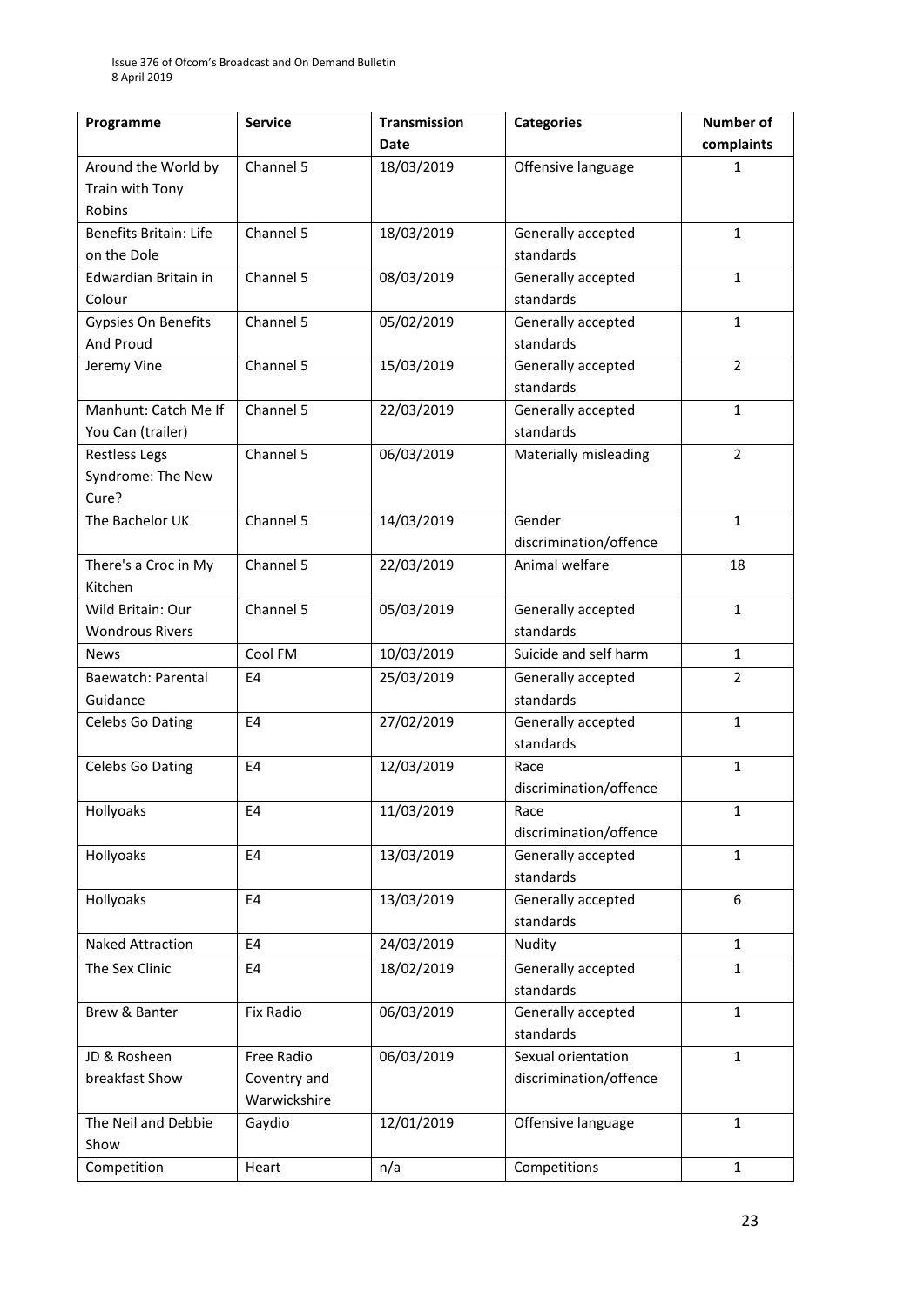| Programme                   | <b>Service</b>      | <b>Transmission</b> | <b>Categories</b>                            | <b>Number of</b> |
|-----------------------------|---------------------|---------------------|----------------------------------------------|------------------|
|                             |                     | <b>Date</b>         |                                              | complaints       |
| <b>Heart Breakfast</b>      | <b>Heart London</b> | 08/03/2019          | Competitions                                 | $\mathbf{1}$     |
| Forged in Fire: Knife       | History             | 07/03/2019          | Violence                                     | $\mathbf{1}$     |
| or Death                    |                     |                     |                                              |                  |
| River Cottage Autumn        | Home                | 14/03/2019          | Animal welfare                               | $\mathbf{1}$     |
| <b>Britain's Got Talent</b> | <b>ITV</b>          | 17/03/2019          | Scheduling                                   | $\mathbf{1}$     |
| (trailer)                   |                     |                     |                                              |                  |
| Cheat                       | <b>ITV</b>          | 11/03/2019          | Animal welfare                               | $\overline{2}$   |
| Cheat                       | <b>ITV</b>          | 14/03/2019          | Violence                                     | $\mathbf{1}$     |
| <b>Coronation Street</b>    | <b>ITV</b>          | 25/02/2019          | Privacy                                      | $\mathbf{1}$     |
| <b>Coronation Street</b>    | <b>ITV</b>          | 18/03/2019          | Generally accepted                           | $\mathbf{1}$     |
|                             |                     |                     | standards                                    |                  |
| <b>Coronation Street</b>    | <b>ITV</b>          | 20/03/2019          | Generally accepted                           | 236              |
|                             |                     |                     | standards                                    |                  |
| <b>Coronation Street</b>    | <b>ITV</b>          | 20/03/2019          | Scheduling                                   | $\overline{2}$   |
| <b>Coronation Street</b>    | <b>ITV</b>          | 22/03/2019          | Race                                         | $\mathbf{1}$     |
|                             |                     |                     | discrimination/offence                       |                  |
| <b>Coronation Street</b>    | <b>ITV</b>          | 27/03/2019          | Race                                         | $\mathbf{1}$     |
| Emmerdale                   | <b>ITV</b>          |                     | discrimination/offence<br>Crime and disorder | $\mathbf{1}$     |
|                             |                     | 28/02/2019          |                                              | $\mathbf{1}$     |
| Emmerdale                   | <b>ITV</b>          | 01/03/2019          | Generally accepted<br>standards              |                  |
| Emmerdale                   | <b>ITV</b>          | 13/03/2019          | Generally accepted                           | $\mathbf{1}$     |
|                             |                     |                     | standards                                    |                  |
| Emmerdale                   | <b>ITV</b>          | 14/03/2019          | Generally accepted                           | 6                |
|                             |                     |                     | standards                                    |                  |
| Emmerdale                   | <b>ITV</b>          | 14/03/2019          | Materially misleading                        | $\mathbf{1}$     |
| Emmerdale                   | <b>ITV</b>          | 21/03/2019          | Generally accepted                           | 4                |
|                             |                     |                     | standards                                    |                  |
| Emmerdale                   | ITV                 | 13/09/2019          | Generally accepted                           | $\mathbf{1}$     |
|                             |                     |                     | standards                                    |                  |
| Exposure: Brexit            | <b>ITV</b>          | 04/03/2019          | Due impartiality/bias                        | $\overline{2}$   |
| <b>Online Uncovered</b>     |                     |                     |                                              |                  |
| <b>Good Morning Britain</b> | <b>ITV</b>          | 01/03/2019          | Generally accepted                           | $\mathbf{1}$     |
|                             |                     |                     | standards                                    |                  |
| <b>Good Morning Britain</b> | <b>ITV</b>          | 04/03/2019          | Gender                                       | $\mathbf{1}$     |
|                             |                     |                     | discrimination/offence                       |                  |
| Good Morning Britain        | <b>ITV</b>          | 06/03/2019          | Gender<br>discrimination/offence             | $\mathbf{1}$     |
| <b>Good Morning Britain</b> | <b>ITV</b>          | 06/03/2019          | Generally accepted                           | 1                |
|                             |                     |                     | standards                                    |                  |
| Good Morning Britain        | <b>ITV</b>          | 07/03/2019          | Due impartiality/bias                        | $\mathbf{1}$     |
| <b>Good Morning Britain</b> | ITV                 | 19/03/2019          | Generally accepted                           | 3                |
|                             |                     |                     | standards                                    |                  |
| <b>Good Morning Britain</b> | ITV                 | 20/03/2019          | Generally accepted                           | $\mathbf{1}$     |
|                             |                     |                     | standards                                    |                  |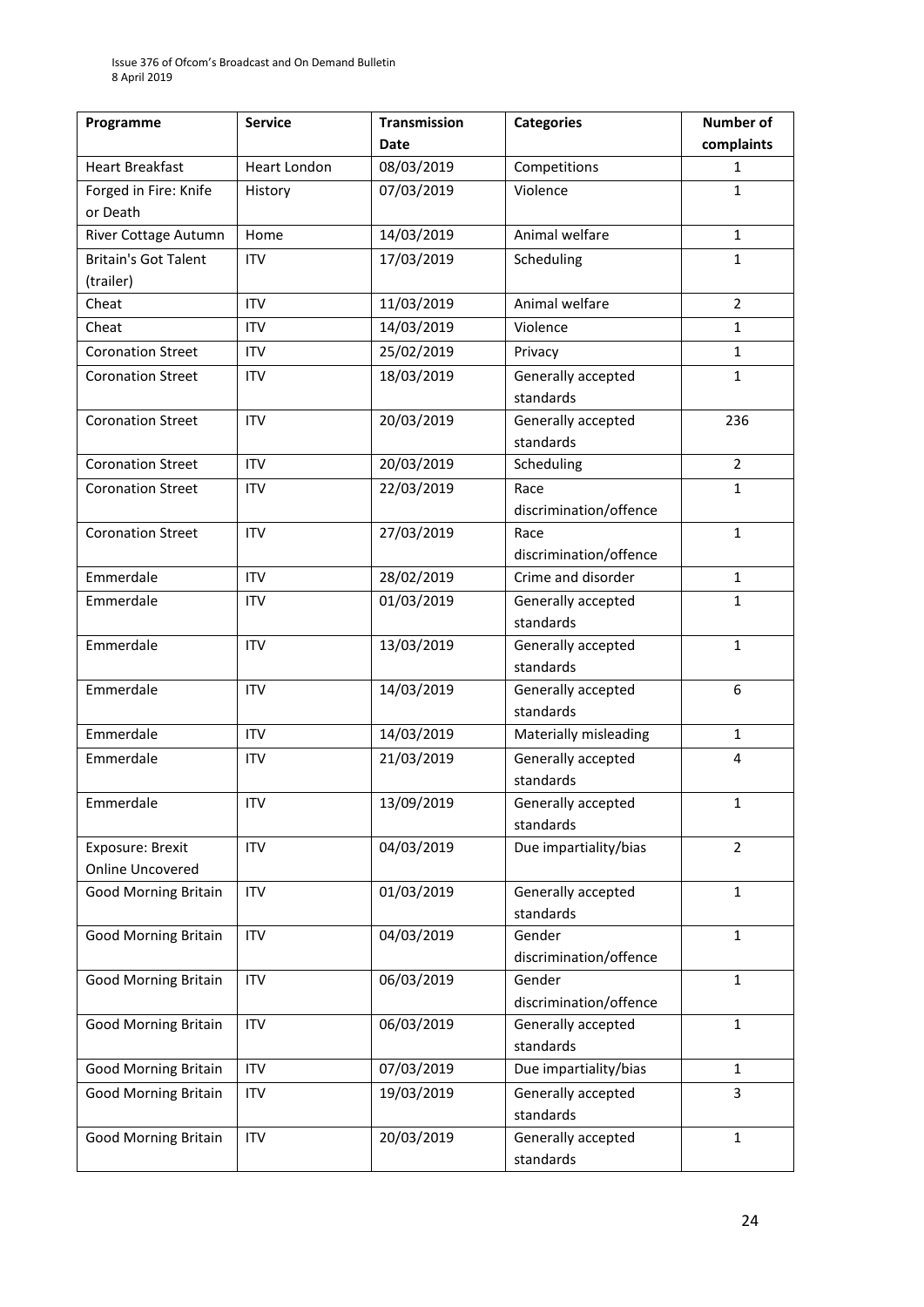| Programme                   | <b>Service</b> | <b>Transmission</b> | <b>Categories</b>                      | <b>Number of</b> |
|-----------------------------|----------------|---------------------|----------------------------------------|------------------|
|                             |                | <b>Date</b>         |                                        | complaints       |
| <b>Good Morning Britain</b> | <b>ITV</b>     | 20/03/2019          | Race                                   | 1                |
|                             |                |                     | discrimination/offence                 |                  |
| <b>Good Morning Britain</b> | <b>ITV</b>     | 21/03/2019          | Due impartiality/bias                  | $\overline{2}$   |
| <b>Good Morning Britain</b> | <b>ITV</b>     | 25/03/2019          | Generally accepted                     | 3                |
|                             |                |                     | standards                              |                  |
| <b>Good Morning Britain</b> | <b>ITV</b>     | 26/03/2019          | Dangerous behaviour                    | 1                |
| <b>Good Morning Britain</b> | <b>ITV</b>     | 26/03/2019          | Scheduling                             | $\mathbf{1}$     |
| <b>Good Morning Britain</b> | <b>ITV</b>     | 27/03/2019          | Sexual orientation                     | 1                |
|                             |                |                     | discrimination/offence                 |                  |
| Harry's Heroes: The         | <b>ITV</b>     | 18/03/2019          | Generally accepted                     | $\mathbf{1}$     |
| <b>Full English</b>         |                |                     | standards                              |                  |
| <b>ITV Lunchtime News</b>   | <b>ITV</b>     | 27/02/2019          | Due accuracy                           | $\mathbf{1}$     |
| <b>ITV News</b>             | <b>ITV</b>     | 09/03/2019          | Due impartiality/bias                  | $\mathbf{1}$     |
| <b>ITV News</b>             | <b>ITV</b>     | 11/03/2019          | Crime and disorder                     | $\overline{2}$   |
| <b>ITV News</b>             | <b>ITV</b>     | 14/03/2019          | Due impartiality/bias                  | $\overline{2}$   |
| <b>ITV News</b>             | <b>ITV</b>     | 18/03/2019          | Disability                             | 1                |
|                             |                |                     | discrimination/offence                 |                  |
| <b>ITV News</b>             | <b>ITV</b>     | 19/03/2019          | Generally accepted                     | $\mathbf{1}$     |
|                             |                |                     | standards                              |                  |
| <b>ITV News</b>             | <b>ITV</b>     | 22/03/2019          | Due accuracy                           | $\mathbf{1}$     |
| Jackpot247                  | <b>ITV</b>     | 24/03/2019          | Materially misleading                  | $\mathbf{1}$     |
| Jonathan Ross               | <b>ITV</b>     | 16/03/2019          | Materially misleading                  | $\mathbf{1}$     |
| Judge Rinder                | <b>ITV</b>     | 11/03/2019          | Generally accepted                     | $\mathbf{1}$     |
|                             |                |                     | standards                              |                  |
| Live Racing:                | <b>ITV</b>     | 15/03/2019          | Animal welfare                         | $\mathbf{1}$     |
| Cheltenham Festival         |                |                     |                                        |                  |
| Live Racing:                | <b>ITV</b>     | 15/03/2019          | Generally accepted                     | $\overline{2}$   |
| Cheltenham Festival         |                |                     | standards                              |                  |
| London Tonight              | ITV            | 18/03/2019          | Due impartiality/bias                  | 1                |
| Loose Women                 | <b>ITV</b>     | 26/02/2019          | Generally accepted                     | 3                |
|                             |                |                     | standards                              |                  |
| Loose Women                 | <b>ITV</b>     | 05/03/2019          | Generally accepted                     | 3                |
|                             |                |                     | standards                              |                  |
| Loose Women                 | <b>ITV</b>     | 07/03/2019          | Generally accepted                     | 6                |
| Loose Women                 | <b>ITV</b>     | 20/03/2019          | standards<br>Gender                    | $\mathbf{1}$     |
|                             |                |                     | discrimination/offence                 |                  |
| Loose Women                 | <b>ITV</b>     | 25/03/2019          | Sexual material                        | $\mathbf{1}$     |
| Lorraine                    | <b>ITV</b>     | 05/03/2019          | Materially misleading                  | $\mathbf{1}$     |
|                             |                |                     |                                        |                  |
| Lorraine                    | <b>ITV</b>     | 08/03/2019          | Due impartiality/bias                  | $\mathbf{1}$     |
| Lorraine                    | <b>ITV</b>     | 11/03/2019          | Drugs, smoking, solvents<br>or alcohol | 1                |
| Lorraine                    | <b>ITV</b>     | 19/03/2019          | Generally accepted                     | $\overline{2}$   |
|                             |                |                     | standards                              |                  |
|                             |                |                     |                                        |                  |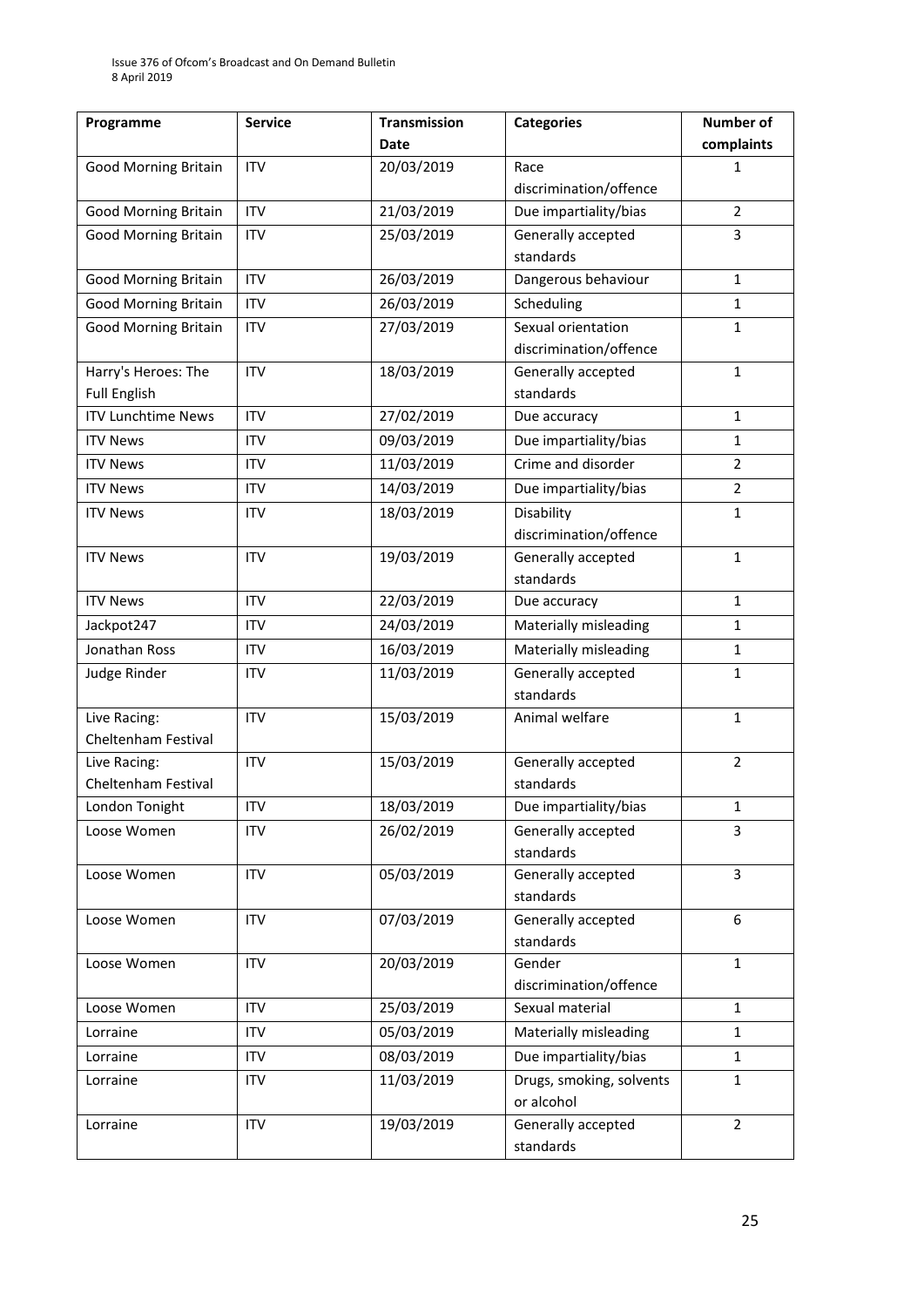| Programme                 | <b>Service</b> | <b>Transmission</b> | <b>Categories</b>      | <b>Number of</b> |
|---------------------------|----------------|---------------------|------------------------|------------------|
|                           |                | <b>Date</b>         |                        | complaints       |
| Love Island               | <b>ITV</b>     | 29/06/2018          | Generally accepted     | 1                |
|                           |                |                     | standards              |                  |
| Love Island               | <b>ITV</b>     | 01/09/2018          | Other                  | $\mathbf{1}$     |
| <b>Midsomer Murders</b>   | <b>ITV</b>     | 17/03/2019          | Scheduling             | $\mathbf{1}$     |
| <b>News</b>               | <b>ITV</b>     | 07/03/2019          | Due accuracy           | $\mathbf{1}$     |
| Peston                    | <b>ITV</b>     | 20/03/2019          | Generally accepted     | 1                |
|                           |                |                     | standards              |                  |
| Project Z                 | <b>ITV</b>     | 17/03/2019          | Scheduling             | $\mathbf{1}$     |
| Project Z (trailer)       | <b>ITV</b>     | 16/03/2019          | Scheduling             | $\mathbf{1}$     |
| <b>Six Nations Rugby:</b> | <b>ITV</b>     | 16/03/2019          | Generally accepted     | $\mathbf{1}$     |
| <b>England v Scotland</b> |                |                     | standards              |                  |
| Tenable                   | <b>ITV</b>     | 25/03/2019          | Generally accepted     | $\mathbf{1}$     |
|                           |                |                     | standards              |                  |
| The Bay                   | <b>ITV</b>     | 20/03/2019          | Crime and disorder     | 6                |
| The Bay                   | <b>ITV</b>     | 20/03/2019          | Generally accepted     | $\mathbf{1}$     |
|                           |                |                     | standards              |                  |
| The Bay                   | <b>ITV</b>     | 20/03/2019          | Offensive language     | $\mathbf{1}$     |
| The Bay                   | <b>ITV</b>     | 27/03/2019          | Generally accepted     | $\mathbf{1}$     |
|                           |                |                     | standards              |                  |
| The Bay                   | <b>ITV</b>     | 27/03/2019          | Offensive language     | $\mathbf{1}$     |
| The Jeremy Kyle Show      | <b>ITV</b>     | 12/03/2019          | Generally accepted     | 1                |
|                           |                |                     | standards              |                  |
| The Jeremy Kyle Show      | <b>ITV</b>     | 15/03/2019          | Age                    | $\mathbf{1}$     |
|                           |                |                     | discrimination/offence |                  |
| The Jonathan Ross         | <b>ITV</b>     | 23/03/2019          | Religious/Beliefs      | $\mathbf{1}$     |
| Show                      |                |                     | discrimination/offence |                  |
| The Voice UK              | <b>ITV</b>     | 22/03/2019          | Voting                 | $\mathbf{1}$     |
| The Widow (trailer)       | <b>ITV</b>     | 21/03/2019          | Generally accepted     | 1                |
|                           |                |                     | standards              |                  |
| This Morning              | <b>ITV</b>     | 28/02/2019          | Race                   | 1                |
|                           |                |                     | discrimination/offence |                  |
| This Morning              | <b>ITV</b>     | 06/03/2019          | Gender                 | $\mathbf{1}$     |
|                           |                |                     | discrimination/offence |                  |
| This Morning              | <b>ITV</b>     | 07/03/2019          | Race                   | $\mathbf{1}$     |
|                           |                |                     | discrimination/offence |                  |
| This Morning              | <b>ITV</b>     | 13/03/2019          | Generally accepted     | $\mathbf{1}$     |
|                           |                |                     | standards              |                  |
| This Morning              | <b>ITV</b>     | 15/03/2019          | Generally accepted     | 1                |
|                           |                |                     | standards              |                  |
| This Morning              | <b>ITV</b>     | 25/03/2019          | Dangerous behaviour    | 4                |
| This Morning              | <b>ITV</b>     | 25/03/2019          | Generally accepted     | 4                |
|                           |                |                     | standards              |                  |
| Tonight                   | <b>ITV</b>     | 28/03/2019          | Due impartiality/bias  | $\mathbf{1}$     |
| Tonight                   | <b>ITV</b>     | 28/03/2019          | Generally accepted     | $\overline{2}$   |
|                           |                |                     | standards              |                  |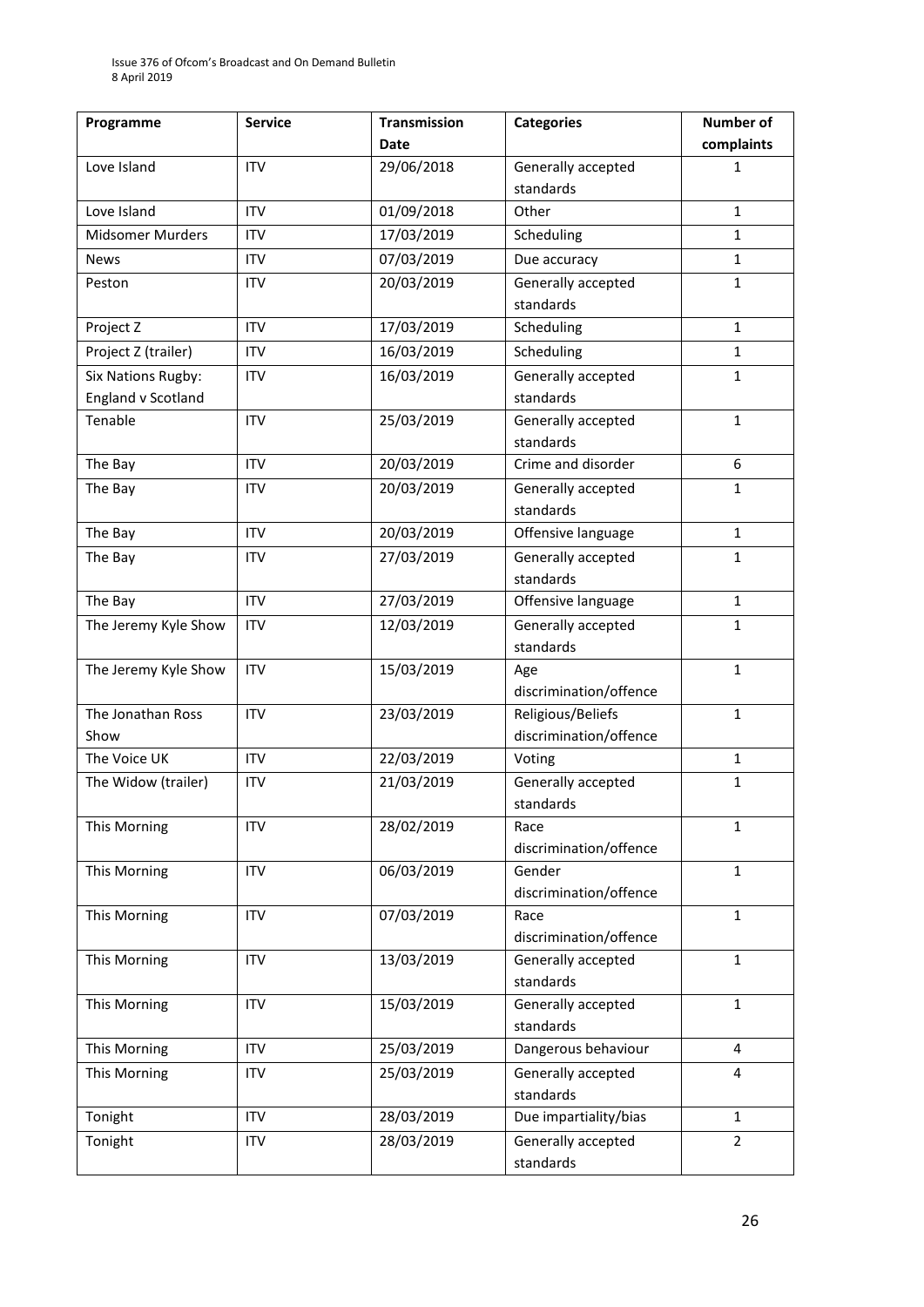| Programme             | <b>Service</b>    | <b>Transmission</b> | <b>Categories</b>               | Number of      |
|-----------------------|-------------------|---------------------|---------------------------------|----------------|
|                       |                   | <b>Date</b>         |                                 | complaints     |
| London Tonight        | <b>ITV London</b> | 04/03/2019          | Materially misleading           | 1              |
| Chris and Kem         | ITV <sub>2</sub>  | 21/02/2019          | Materially misleading           | $\mathbf{1}$   |
| Racing: The Opening   | ITV4              | 09/03/2019          | Generally accepted              | $\mathbf{1}$   |
| Show                  |                   |                     | standards                       |                |
| <b>Bring It</b>       | <b>ITVBe</b>      | 17/03/2019          | Race                            | 1              |
|                       |                   |                     | discrimination/offence          |                |
| <b>Dinner Dates</b>   | <b>ITVBe</b>      | 25/03/2019          | Sexual orientation              | $\mathbf{1}$   |
|                       |                   |                     | discrimination/offence          |                |
| The Only Way is Essex | <b>ITVBe</b>      | 17/03/2019          | Generally accepted              | $\overline{2}$ |
|                       |                   |                     | standards                       |                |
| The Only Way is Essex | <b>ITVBe</b>      | 24/03/2019          | Gender                          | $\mathbf{1}$   |
|                       |                   |                     | discrimination/offence          |                |
| The Only Way is Essex | <b>ITVBe</b>      | 19/03/2019          | Nudity                          | $\mathbf{1}$   |
| (trailer)             |                   |                     |                                 |                |
| The Real Housewives   | <b>ITVBe</b>      | 25/03/2019          | Violence                        | $\overline{2}$ |
| of Cheshire           |                   |                     |                                 |                |
| James O'Brien         | LBC 97.3 FM       | 05/03/2019          | Generally accepted<br>standards | $\mathbf{1}$   |
| James O'Brien         | LBC 97.3 FM       | 06/03/2019          | Generally accepted              | 1              |
|                       |                   |                     | standards                       |                |
| James O'Brien         | LBC 97.3 FM       | 07/03/2019          | Religious/Beliefs               | $\mathbf{1}$   |
|                       |                   |                     | discrimination/offence          |                |
| James O'Brien         | LBC 97.3 FM       | 19/03/2019          | Due impartiality/bias           | $\mathbf{1}$   |
| James O'Brien         | LBC 97.3 FM       | 20/03/2019          | Generally accepted              | 1              |
|                       |                   |                     | standards                       |                |
| Nigel Farage          | LBC 97.3 FM       | 27/02/2019          | Due accuracy                    | $\mathbf{1}$   |
| Nigel Farage          | LBC 97.3 FM       | 10/03/2019          | Materially misleading           | $\mathbf{1}$   |
| <b>Steve Allen</b>    | LBC 97.3 FM       | 17/03/2019          | Race                            | 1              |
|                       |                   |                     | discrimination/offence          |                |
| Steve Allen           | LBC 97.3 FM       | 20/03/2019          | Race                            | $\mathbf{1}$   |
|                       |                   |                     | discrimination/offence          |                |
| Programming           | <b>MATV</b>       | 12/03/2019          | Generally accepted              | $\mathbf{1}$   |
|                       |                   |                     | standards                       |                |
| Come Dine with Me     | More4             | 25/03/2019          | Animal welfare                  | $\mathbf{1}$   |
| <b>Father Ted</b>     | More4             | 21/03/2019          | Race                            | $\overline{2}$ |
|                       |                   |                     | discrimination/offence          |                |
| SpongeBob             | Nicktoons         | 05/03/2019          | Generally accepted              | $\mathbf{1}$   |
| <b>SquarePants</b>    |                   |                     | standards                       |                |
| Trollhunters          | POP               | 17/03/2019          | Violence                        | $\mathbf{1}$   |
| Fantomworks           | Quest             | 02/03/2019          | Offensive language              | $\overline{2}$ |
| News                  | Radio X           | 04/03/2019          | Due accuracy                    | $\mathbf{1}$   |
| Kay Burley            | <b>Sky News</b>   | 13/03/2019          | Race                            | $\mathbf{1}$   |
|                       |                   |                     | discrimination/offence          |                |
| <b>Sky News</b>       | <b>Sky News</b>   | 27/02/2019          | Generally accepted              | $\mathbf{1}$   |
|                       |                   |                     | standards                       |                |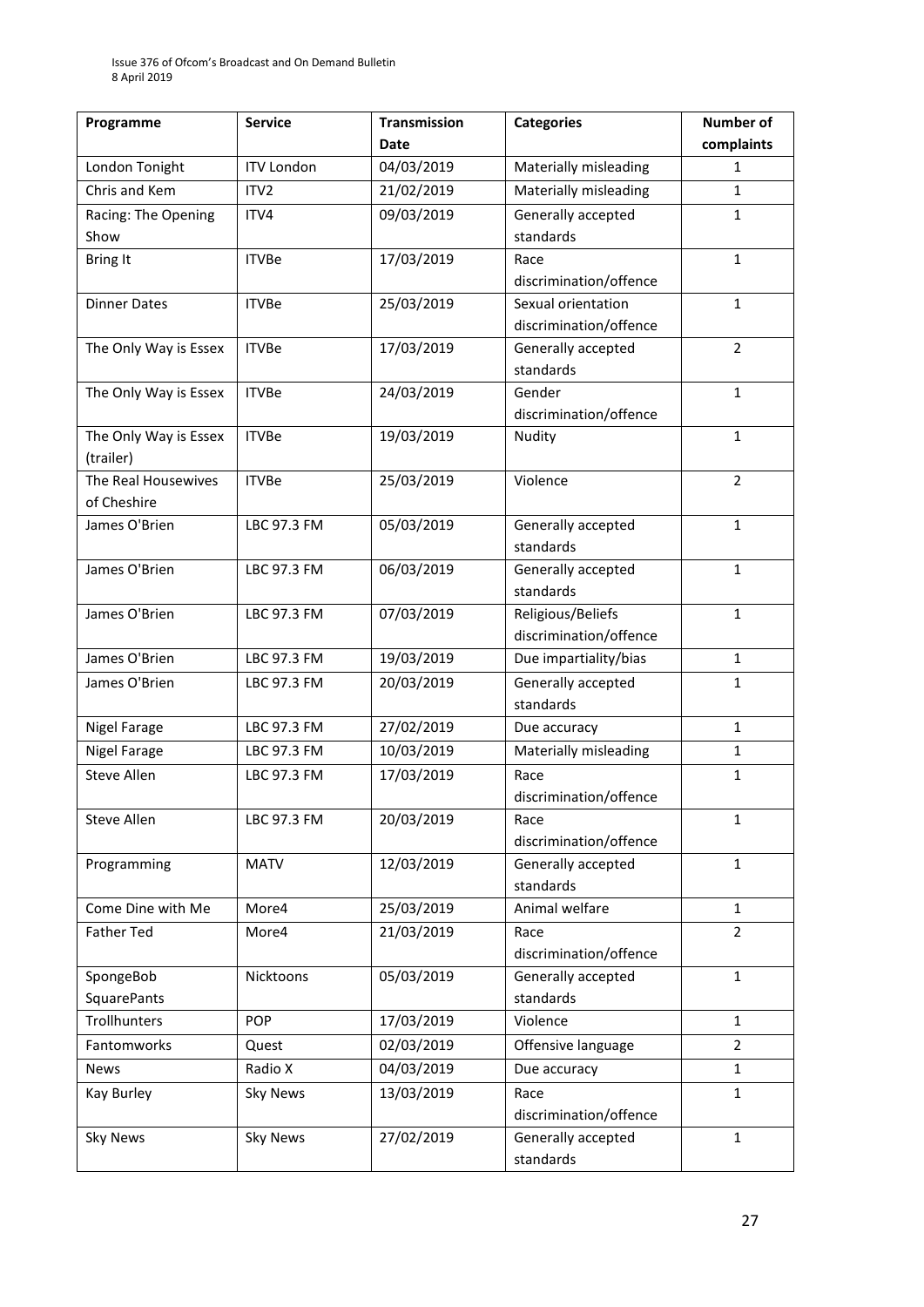| Programme            | <b>Service</b>        | <b>Transmission</b> | <b>Categories</b>      | Number of      |
|----------------------|-----------------------|---------------------|------------------------|----------------|
|                      |                       | <b>Date</b>         |                        | complaints     |
| <b>Sky News</b>      | <b>Sky News</b>       | 13/03/2019          | Due impartiality/bias  | 1              |
| <b>Sky News</b>      | <b>Sky News</b>       | 14/03/2019          | Due impartiality/bias  | $\overline{2}$ |
| <b>Sky News</b>      | <b>Sky News</b>       | 15/03/2019          | Due accuracy           | $\mathbf{1}$   |
| <b>Sky News</b>      | <b>Sky News</b>       | 15/03/2019          | Violence               | $\mathbf{1}$   |
| <b>Sky News</b>      | <b>Sky News</b>       | 16/03/2019          | Due impartiality/bias  | $\mathbf{1}$   |
| <b>Sky News</b>      | <b>Sky News</b>       | 16/03/2019          | Generally accepted     | 1              |
|                      |                       |                     | standards              |                |
| <b>Sky News</b>      | <b>Sky News</b>       | 19/03/2019          | Due accuracy           | 6              |
| <b>Sky News</b>      | <b>Sky News</b>       | 19/03/2019          | Gender                 | $\mathbf{1}$   |
|                      |                       |                     | discrimination/offence |                |
| <b>Sky News</b>      | <b>Sky News</b>       | 21/03/2019          | Due impartiality/bias  | $\overline{2}$ |
| <b>Sky News</b>      | <b>Sky News</b>       | 25/03/2019          | Due accuracy           | $\mathbf{1}$   |
| <b>Sky News</b>      | <b>Sky News</b>       | 26/03/2019          | Due impartiality/bias  | $\overline{2}$ |
| <b>Sky News</b>      | <b>Sky News</b>       | 26/03/2019          | Generally accepted     | $\mathbf{1}$   |
|                      |                       |                     | standards              |                |
| Live EFL             | <b>Sky Sports</b>     | 23/03/2019          | Generally accepted     | 1              |
|                      |                       |                     | standards              |                |
| Football League:     | <b>Sky Sports</b>     | 10/03/2019          | Generally accepted     | $\mathbf{1}$   |
| Birmingham City v    | Football / Sky        |                     | standards              |                |
| Aston Villa          | Sports Main Event     |                     |                        |                |
| Soccer AM            | Sky1                  | 09/03/2019          | Generally accepted     | $\overline{2}$ |
|                      |                       |                     | standards              |                |
| The Simpsons         | Sky1                  | 05/03/2019          | Transgender            | $\mathbf{1}$   |
|                      |                       |                     | discrimination/offence |                |
| The Simpsons         | Sky1                  | 16/03/2019          | Offensive language     | $\mathbf{1}$   |
| Charlie's Angels     | Sony Movie<br>Channel | 17/02/2019          | Offensive language     | 1              |
| Studio 66 TV         | Studio 66 TV          | 25/02/2019          | Sexual material        | 1              |
| George Galloway      | <b>Talk Radio</b>     | 08/02/2019          | Generally accepted     | $\mathbf 1$    |
|                      |                       |                     | standards              |                |
| Julia Hartley-Brewer | <b>Talk Radio</b>     | 26/02/2019          | Race                   | $\mathbf{1}$   |
|                      |                       |                     | discrimination/offence |                |
| Alan Brazil Sports   | Talksport             | 12/03/2019          | Materially misleading  | $\mathbf{1}$   |
| <b>Breakfast</b>     |                       |                     |                        |                |
| Alan Brazil Sports   | Talksport             | 13/03/2019          | Due impartiality/bias  | $\mathbf{1}$   |
| <b>Breakfast</b>     |                       |                     |                        |                |
| <b>Drive</b>         | Talksport             | 11/03/2019          | Generally accepted     | 8              |
|                      |                       |                     | standards              |                |
| The Warm Up          | Talksport             | 09/03/2019          | Materially misleading  | $\mathbf{1}$   |
| Leigh & Claire       | The Wave 96.4FM       | 13/03/2019          | Generally accepted     | 1              |
|                      |                       |                     | standards              |                |
| Trolljägarna         | TV3 Sweden            | 03/03/2019          | Generally accepted     | 1              |
|                      |                       |                     | standards              |                |
| Istikhara            | <b>TV99</b>           | 22/01/2019          | Harm                   | $\mathbf{1}$   |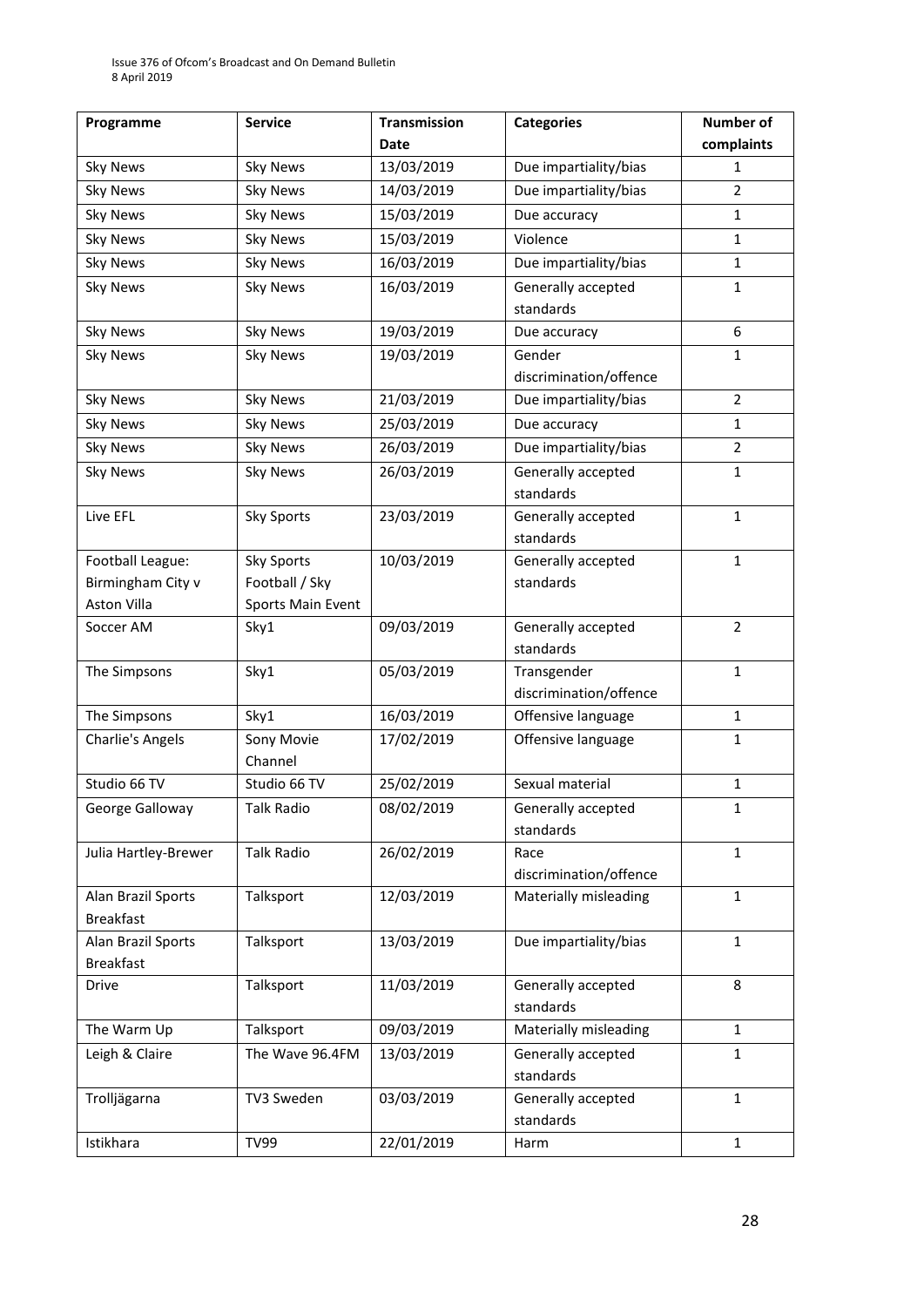| Programme           | <b>Service</b> | <b>Transmission</b> | <b>Categories</b>      | Number of  |
|---------------------|----------------|---------------------|------------------------|------------|
|                     |                | Date                |                        | complaints |
| True crime          | Various        | n/a                 | Violence               |            |
| programming         |                |                     |                        |            |
| Flack               | w              | 21/02/2019          | Gender                 |            |
|                     |                |                     | discrimination/offence |            |
| The Mike Joyce Show | XS Radio       | 24/02/2019          | Due accuracy           |            |
| Murder Maps         | Yesterday      | 03/02/2019          | Materially misleading  |            |

[How Ofcom assesses complaints about content standards on television and radio](https://www.ofcom.org.uk/__data/assets/pdf_file/0020/55109/breaches-content-standards.pdf)  [programmes](https://www.ofcom.org.uk/__data/assets/pdf_file/0020/55109/breaches-content-standards.pdf)

### Complaints assessed under the Procedures for investigating breaches of content standards on BBC broadcasting services and BBC ODPS.

| Programme                 | <b>Service</b>        | <b>Transmission Date</b> | <b>Categories</b>      | Number of  |
|---------------------------|-----------------------|--------------------------|------------------------|------------|
|                           |                       |                          |                        | complaints |
| Car Crash: Who's          | BBC <sub>1</sub>      | 20/11/2018               | Offensive language     |            |
| Lying                     |                       |                          |                        |            |
| <b>Holby City</b>         | BBC <sub>1</sub>      | 11/12/2018               | Sexual orientation     | 1          |
|                           |                       |                          | discrimination/offence |            |
| <b>Question Time</b>      | BBC <sub>1</sub>      | 13/12/2018               | Due impartiality/bias  | 1          |
| Warren                    | BBC <sub>1</sub>      | 25/02/2019               | Generally accepted     | 1          |
|                           |                       |                          | standards              |            |
| Warren                    | BBC <sub>1</sub>      | 25/02/2019               | Materially misleading  | 1          |
| <b>Reporting Scotland</b> | <b>BBC 1 Scotland</b> | 20/11/2018               | Due impartiality/bias  |            |
| <b>Great Lives</b>        | <b>BBC Radio 4</b>    | 11/12/2018               | Religious/Beliefs      | 1          |
|                           |                       |                          | discrimination/offence |            |

[How Ofcom assesses complaints about content standards](https://www.ofcom.org.uk/__data/assets/pdf_file/0002/100100/Procedures-for-investigating-breaches-of-content-standards-on-BBC-broadcasting-services-and-BBC-on-demand-programme-services.pdf) on BBC broadcasting services and [BBC ODPS](https://www.ofcom.org.uk/__data/assets/pdf_file/0002/100100/Procedures-for-investigating-breaches-of-content-standards-on-BBC-broadcasting-services-and-BBC-on-demand-programme-services.pdf)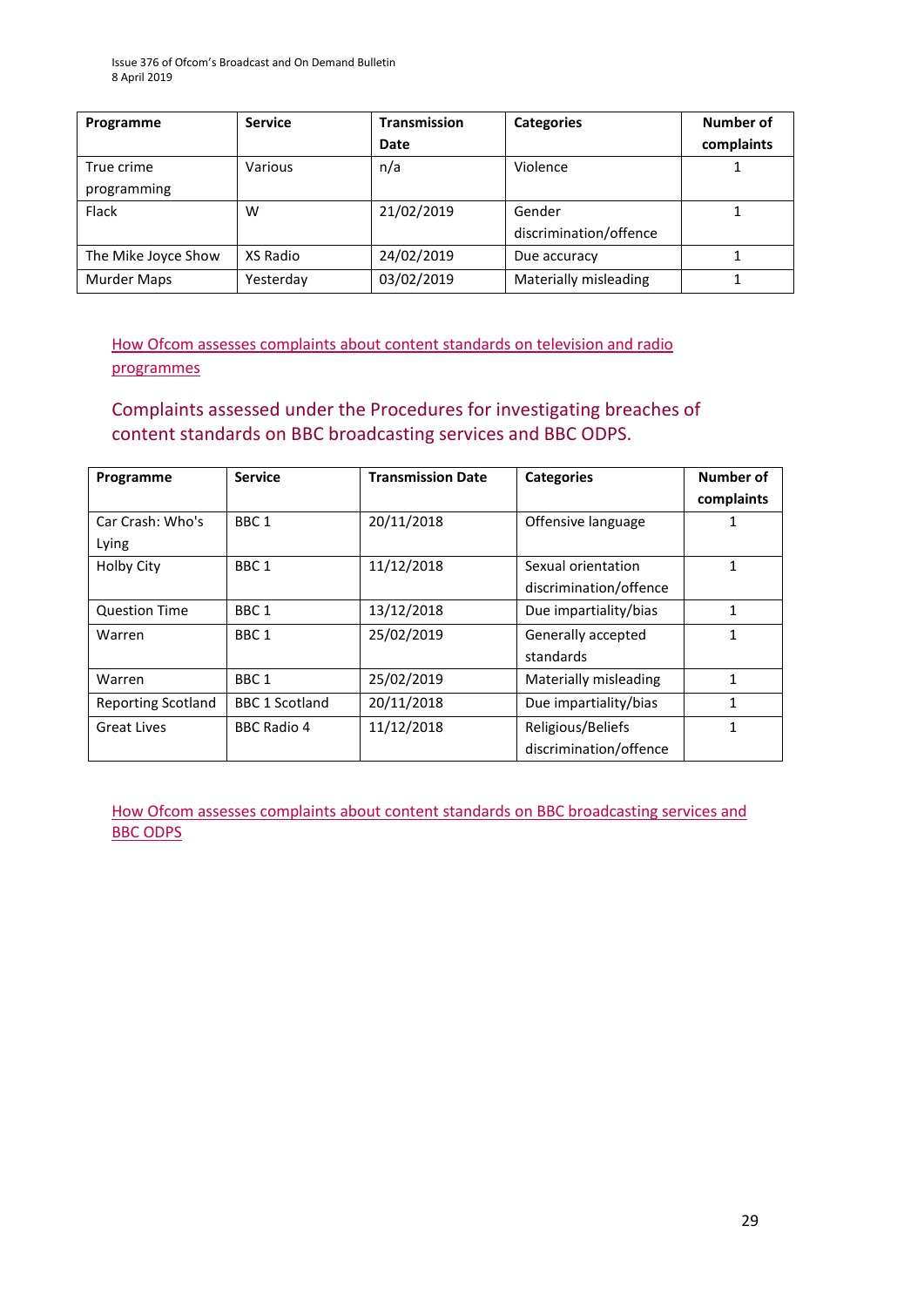# **Complaints outside of remit**

Here are alphabetical lists of complaints received by Ofcom that fell outside of our remit. This is because Ofcom is not responsible for regulating the issue complained about. For example, the complaints were about the content of television, radio or on demand adverts or an on demand service that does not fall within the scope of regulation.

| Programme                 | <b>Service</b>     | <b>Transmission Date</b> | <b>Categories</b>   | Number of    |
|---------------------------|--------------------|--------------------------|---------------------|--------------|
|                           |                    |                          |                     | complaints   |
| Advertisement             | &TV                | 22/03/2019               | Advertising content | 1            |
| Panorama                  | BBC <sub>1</sub>   | n/a                      | Outside of remit    | 8            |
| iPlayer                   | <b>BBC iPlayer</b> | 17/03/2019               | Outside of remit    | $\mathbf{1}$ |
| Advertisement             | <b>BT Sport</b>    | 06/03/2019               | Advertising content | $\mathbf{1}$ |
| Channel 4 News            | Channel 4          | 13/03/2019               | Outside of remit    | 1            |
| Smack the Pony            | Channel 4          | 03/01/2003               | Outside of remit    | 1            |
| Advertisement             | E4                 | 20/03/2019               | Advertising content | 1            |
| Programming               | Iran International | 17/03/2019               | Outside of remit    | $\mathbf{1}$ |
| Advertisement             | <b>ITV</b>         | 27/02/2019               | Advertising content | $\mathbf{1}$ |
| Advertisement             | <b>ITV</b>         | 15/03/2019               | Advertising content | $\mathbf{1}$ |
| Advertisement             | <b>ITV</b>         | 19/03/2019               | Advertising content | $\mathbf{1}$ |
| Advertisement             | <b>ITV</b>         | 20/03/2019               | Advertising content | $\mathbf{1}$ |
| <b>Coronation Street</b>  | <b>ITV</b>         | 20/03/2019               | Outside of remit    | 1            |
| Euro 2020 Qualifier       | <b>ITV</b>         | 25/03/2019               | Outside of remit    | $\mathbf{1}$ |
| Live                      |                    |                          |                     |              |
| <b>Six Nations Rugby:</b> | <b>ITV</b>         | 16/03/2019               | Advertising content | $\mathbf{1}$ |
| Italy v France            |                    |                          |                     |              |
| Advertisement             | n/a                | n/a                      | Advertising content | $\mathbf{1}$ |
| Turn Up Charlie           | Netflix            | 25/03/2019               | Sexual material     | $\mathbf 1$  |
| Advertisement             | Sky Atlantic +1    | 23/03/2019               | Advertising content | $\mathbf{1}$ |
| Sky News mobile           | Sky News for       | 21/03/2019               | Generally accepted  | $\mathbf 1$  |
| article entitled:         | mobile             |                          | standards           |              |
| 'Brexit: Military Steps   |                    |                          |                     |              |
| up no-deal planning       |                    |                          |                     |              |
| from Whitehall            |                    |                          |                     |              |
| bunker'.                  |                    |                          |                     |              |
| Programming               | Sports channels    | n/a                      | Outside of remit    | 1            |
| Programming               | <b>STV</b>         | n/a                      | Outside of remit    | $\mathbf{1}$ |
| Advertisement             | Talksport          | 27/03/2019               | Advertising content | 1            |
| Are White People          | YouTube            | 26/02/2019               | Hatred and abuse    | $\mathbf{1}$ |
| <b>Smarter than Black</b> |                    |                          |                     |              |
| People?                   |                    |                          |                     |              |
| Discharge - The More      | YouTube            | 01/03/2019               | Hatred and abuse    | $\mathbf{1}$ |
| I see (HQ)                |                    |                          |                     |              |

[More information about what Ofcom's rules cover](https://www.ofcom.org.uk/tv-radio-and-on-demand/how-to-report-a-complaint/what-does-ofcom-cover)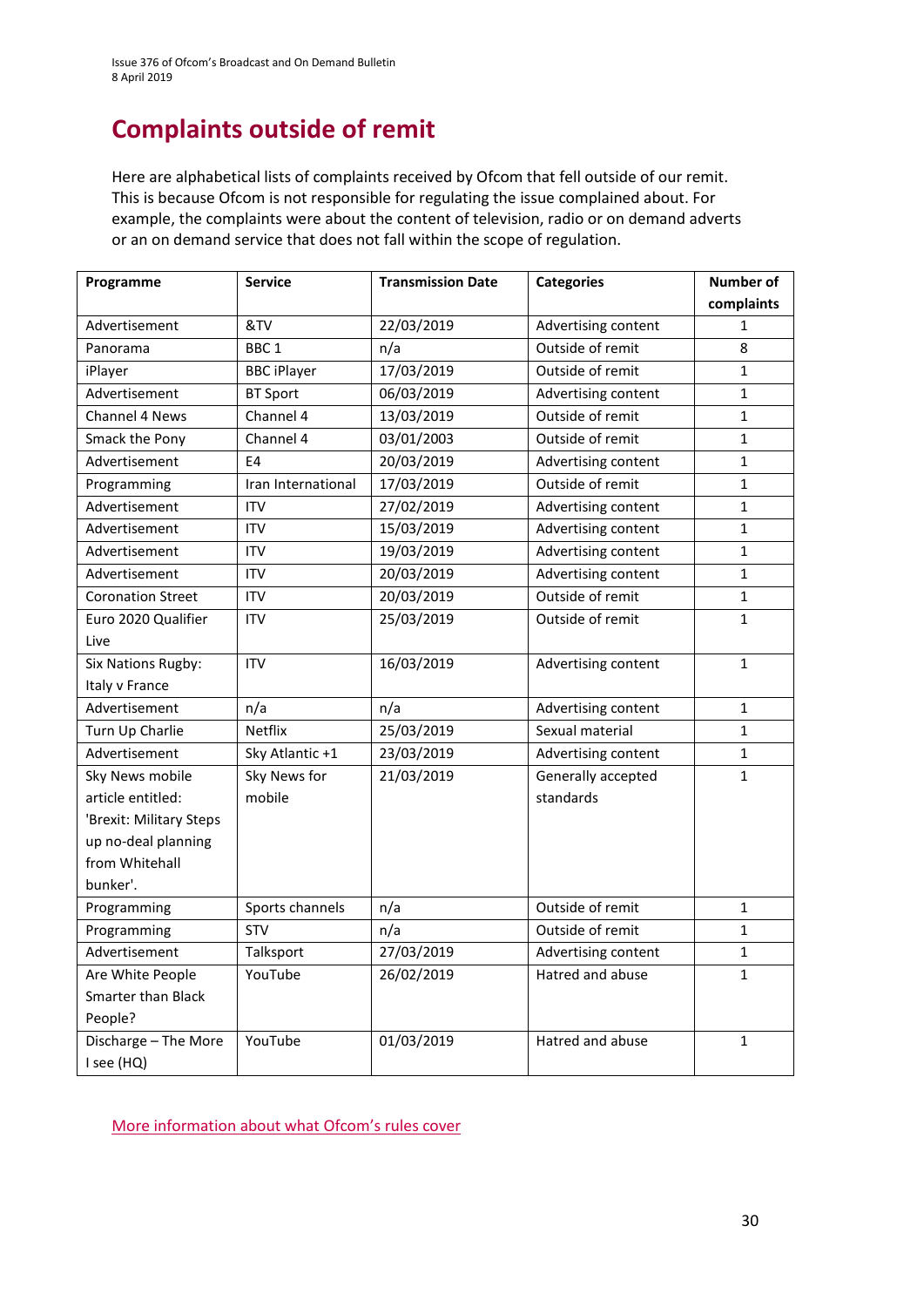# **BBC First**

The BBC Royal Charter and Agreement was published in December 2016, which made Ofcom the independent regulator of the BBC.

Under the BBC Agreement, Ofcom can normally only consider complaints about BBC programmes where the complainant has already complained to the BBC and the BBC has reached its final decision (the 'BBC First' approach).

The complaints in this table had been made to Ofcom before completing the BBC's complaints process.

| Programme                            | <b>Service</b>   | <b>Transmission or</b> | <b>Categories</b>                            | <b>Number of</b>  |
|--------------------------------------|------------------|------------------------|----------------------------------------------|-------------------|
|                                      |                  | <b>Accessed Date</b>   |                                              | <b>Complaints</b> |
| Antiques Roadshow                    | BBC <sub>1</sub> | 03/02/2019             | Offensive language                           | 1                 |
| <b>Australian Natural</b><br>History | BBC <sub>1</sub> | 15/03/2019             | Other                                        | $\mathbf{1}$      |
| <b>BBC News</b>                      | BBC <sub>1</sub> | 19/02/2019             | Other                                        | $\mathbf{1}$      |
| <b>BBC News</b>                      | BBC <sub>1</sub> | 22/02/2019             | Due impartiality/bias                        | $\mathbf{1}$      |
| <b>BBC News</b>                      | BBC <sub>1</sub> | 18/03/2019             | Generally accepted<br>standards              | 6                 |
| <b>BBC News</b>                      | BBC <sub>1</sub> | 24/03/2019             | Materially misleading                        | $\mathbf{1}$      |
| <b>BBC News</b>                      | BBC <sub>1</sub> | 25/03/2019             | Due impartiality/bias                        | $\mathbf{1}$      |
| Casualty                             | BBC <sub>1</sub> | 09/03/2019             | Generally accepted<br>standards              | $\mathbf{1}$      |
| <b>Comic Relief</b>                  | BBC <sub>1</sub> | 15/03/2019             | Disability<br>discrimination/offence         | $\mathbf{1}$      |
| Comic Relief                         | BBC <sub>1</sub> | 15/03/2019             | Generally accepted<br>standards              | $\overline{4}$    |
| Comic Relief                         | BBC <sub>1</sub> | 15/03/2019             | Offensive language<br>$\mathbf{1}$           |                   |
| Comic Relief                         | BBC <sub>1</sub> | 15/03/2019             | Religious/Beliefs<br>discrimination/offence  | $\mathbf{1}$      |
| <b>Comic Relief</b>                  | BBC <sub>1</sub> | 15/03/2019             | Sexual material                              | $\mathbf{1}$      |
| EastEnders                           | BBC <sub>1</sub> | 22/03/2019             | Generally accepted<br>standards              | $\mathbf{1}$      |
| <b>News</b>                          | BBC <sub>1</sub> | 18/03/2019             | Due impartiality/bias<br>$\mathbf{1}$        |                   |
| <b>Only Connect</b>                  | BBC <sub>1</sub> | 04/03/2019             | Sexual orientation<br>discrimination/offence | $\mathbf{1}$      |
| Panorama                             | BBC <sub>1</sub> | n/a                    | Sexual orientation<br>discrimination/offence | $\mathbf{1}$      |
| Programming                          | BBC <sub>1</sub> | 23/02/2019             | Due impartiality/bias                        | $\mathbf{1}$      |
| <b>Question Time</b>                 | BBC <sub>1</sub> | 07/02/2019             | Due impartiality/bias                        | $\mathbf{1}$      |
| <b>Question Time</b>                 | BBC <sub>1</sub> | 13/03/2019             | Due impartiality/bias                        | $\mathbf{1}$      |
| <b>Question Time</b>                 | BBC <sub>1</sub> | 14/03/2019             | Due impartiality/bias                        | $\mathbf{1}$      |
| <b>Question Time</b>                 | BBC <sub>1</sub> | 22/03/2019             | Due impartiality/bias                        | $\overline{2}$    |
| <b>Question Time</b>                 | BBC <sub>1</sub> | 28/03/2019             | Sexual orientation<br>discrimination/offence | 18                |

### Complaints about BBC television, radio or on demand programmes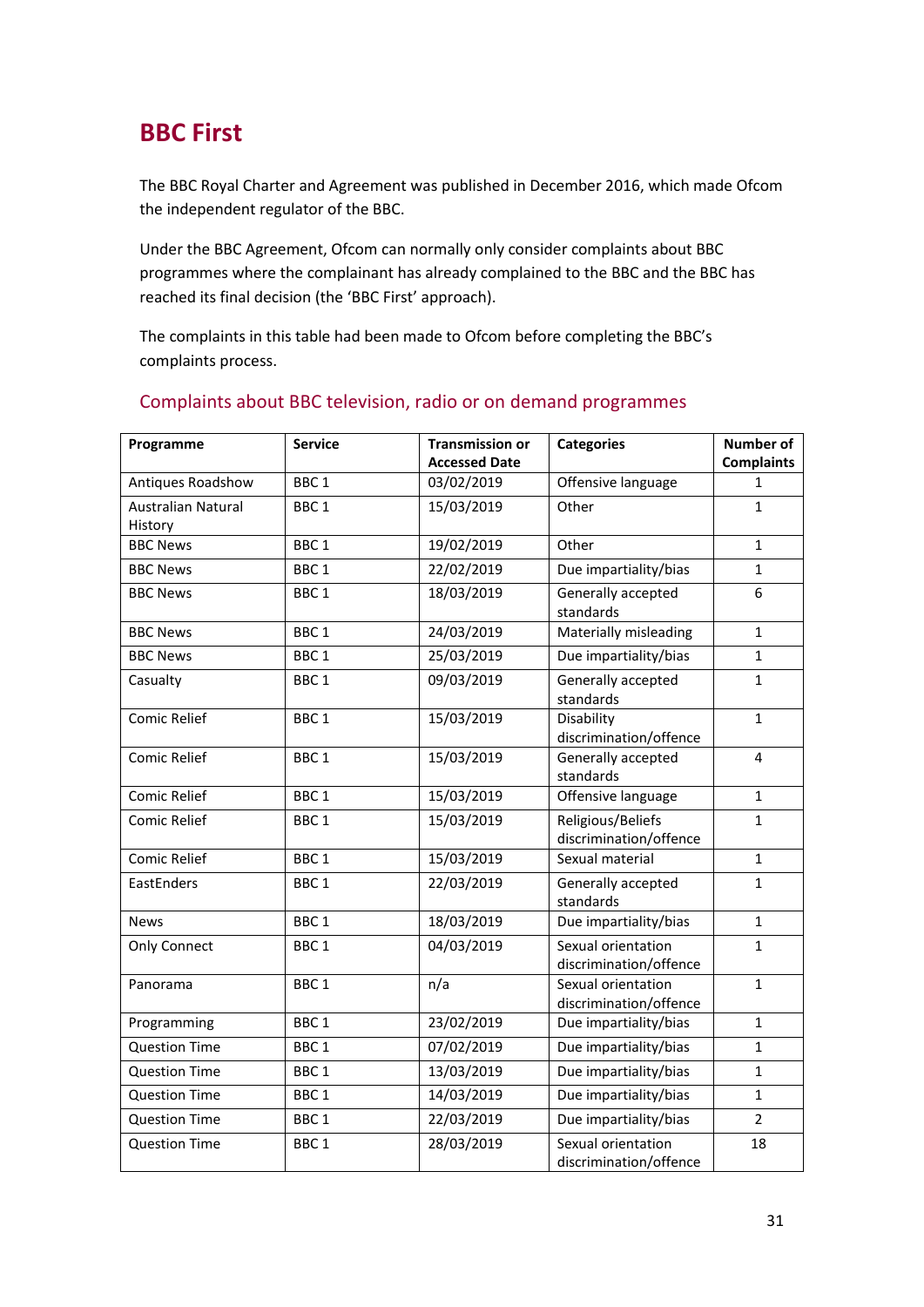| Programme                                                      | <b>Service</b>             | <b>Transmission or</b><br><b>Accessed Date</b> | <b>Categories</b>                           | <b>Number of</b><br><b>Complaints</b> |
|----------------------------------------------------------------|----------------------------|------------------------------------------------|---------------------------------------------|---------------------------------------|
| The One Show                                                   | BBC <sub>1</sub>           | 22/03/2019                                     | Generally accepted                          | 1                                     |
|                                                                |                            |                                                | standards                                   |                                       |
| <b>BBC Sportscene</b>                                          | <b>BBC 1 Scotland</b>      | 16/12/2018                                     | Materially misleading                       | $\mathbf{1}$                          |
| Still Game                                                     | <b>BBC 1 Scotland</b>      | 21/03/2019                                     | Generally accepted<br>standards             | 1                                     |
| The Nine                                                       | <b>BBC 1 Scotland</b>      | 18/03/2019                                     | Generally accepted<br>standards             | $\mathbf{1}$                          |
| The Nine                                                       | <b>BBC 1 Scotland</b>      | 22/03/2019                                     | Generally accepted<br>standards             | $\mathbf{1}$                          |
| The Nine                                                       | <b>BBC 1 Scotland</b>      | 23/03/2019                                     | Generally accepted<br>standards             | $\overline{2}$                        |
| Comic Relief                                                   | BBC <sub>2</sub>           | 15/03/2019                                     | Religious/Beliefs<br>discrimination/offence | $\mathbf{1}$                          |
| Newsnight                                                      | BBC <sub>2</sub>           | 12/03/2019                                     | Due impartiality/bias                       | $\mathbf{1}$                          |
| Newsnight                                                      | BBC <sub>2</sub>           | 15/03/2019                                     | Generally accepted<br>standards             | $\overline{2}$                        |
| Politics Live                                                  | BBC <sub>2</sub>           | 22/03/2019                                     | Due impartiality/bias                       | $\mathbf{1}$                          |
| <b>Question Time</b>                                           | BBC <sub>2</sub>           | 14/03/2019                                     | Due impartiality/bias                       | $\mathbf{1}$                          |
| The Great British Menu                                         | BBC <sub>2</sub>           | 20/03/2019                                     | Animal welfare                              | 1                                     |
| The Great British                                              | BBC <sub>2</sub>           | 26/03/2019                                     | Generally accepted                          | $\mathbf{1}$                          |
| Sewing Bee                                                     |                            |                                                | standards                                   |                                       |
| American History's<br><b>Biggest Fibs with Lucy</b><br>Worsley | BBC <sub>4</sub>           | 24/01/2019                                     | Due impartiality/bias                       | 1                                     |
| Made in Japan                                                  | BBC <sub>4</sub>           | 25/03/2019                                     | Generally accepted<br>standards             | $\mathbf{1}$                          |
| <b>BBC News</b>                                                | <b>BBC</b> channels        | 24/03/2019                                     | Due impartiality/bias                       | $\mathbf{1}$                          |
| <b>BBC News</b>                                                | <b>BBC</b> channels        | n/a                                            | Due impartiality/bias                       | 1                                     |
| Money for Nothing                                              | <b>BBC</b> channels        | 21/03/2019                                     | Advertising/editorial<br>distinction        | 1                                     |
| Programming                                                    | <b>BBC</b> channels        | 22/03/2019                                     | Due accuracy                                | $\mathbf{1}$                          |
| <b>BBC News</b>                                                | <b>BBC News</b>            | 15/03/2019                                     | Due impartiality/bias                       | $\mathbf{1}$                          |
| <b>BBC News</b>                                                | <b>BBC News</b>            | 21/03/2019                                     | Due impartiality/bias                       | $\mathbf{1}$                          |
|                                                                | Channel                    |                                                |                                             |                                       |
| <b>BBC News</b>                                                | <b>BBC News</b><br>Channel | 22/03/2019                                     | Due impartiality/bias                       | $\mathbf{1}$                          |
| <b>BBC News</b>                                                | <b>BBC News</b><br>Channel | 23/03/2019                                     | Due impartiality/bias                       | 1                                     |
| <b>BBC News</b>                                                | <b>BBC News</b><br>Channel | 24/03/2019                                     | Due impartiality/bias                       | 3                                     |
| <b>BBC News</b>                                                | <b>BBC News</b>            | 25/03/2019                                     | Due impartiality/bias                       | 1                                     |
|                                                                | Channel                    |                                                |                                             |                                       |
| Greg James Breakfast                                           | <b>BBC Radio 1</b>         | 11/03/2019                                     | Offensive language                          | 1                                     |
| Nick Grimshaw                                                  | <b>BBC Radio 1</b>         | 19/03/2019                                     | Advertising/editorial<br>distinction        | $\mathbf{1}$                          |
| About Orgasms                                                  | <b>BBC Radio 2</b>         | 25/03/2019                                     | Sexual material                             | $\mathbf{1}$                          |
| Ken Bruce                                                      | <b>BBC Radio 2</b>         | 26/02/2019                                     | Offensive language                          | 1                                     |
| News                                                           | <b>BBC Radio 2</b>         | 23/03/2019                                     | Due accuracy                                | 1                                     |
| Programming                                                    | <b>BBC Radio 4</b>         | n/a                                            | Other                                       | $\mathbf{1}$                          |
| The World Tonight                                              | <b>BBC Radio 4</b>         | 12/03/2019                                     | Due impartiality/bias                       | $\mathbf{1}$                          |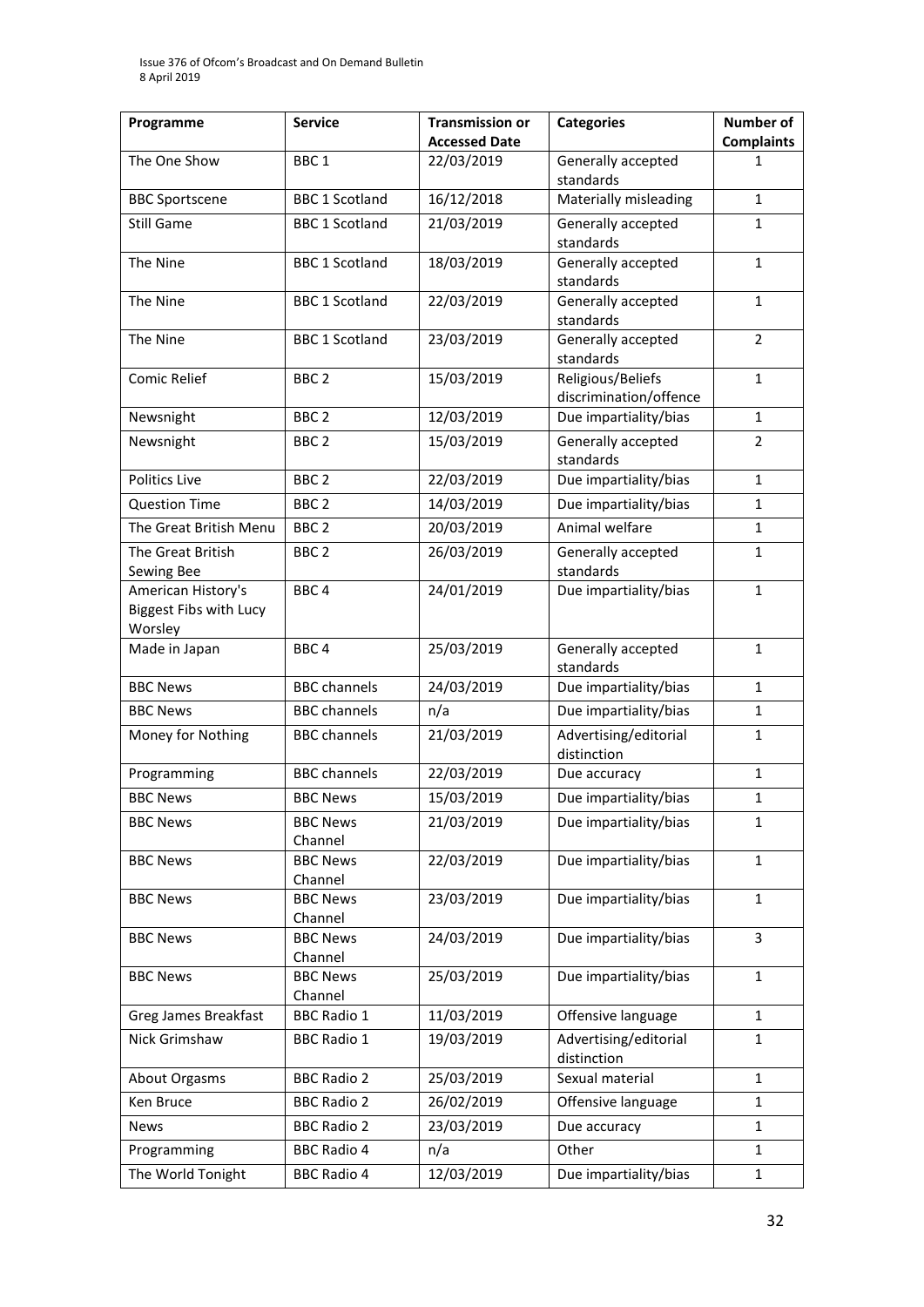Issue 376 of Ofcom's Broadcast and On Demand Bulletin 8 April 2019

| Programme                                  | <b>Service</b>          | <b>Transmission or</b> | <b>Categories</b>                            | Number of         |
|--------------------------------------------|-------------------------|------------------------|----------------------------------------------|-------------------|
|                                            |                         | <b>Accessed Date</b>   |                                              | <b>Complaints</b> |
| Today                                      | <b>BBC Radio 4</b>      | 19/03/2019             | Due impartiality/bias                        |                   |
| Today                                      | <b>BBC Radio 4</b>      | 22/03/2019             | Due impartiality/bias                        |                   |
| Today                                      | <b>BBC Radio 4</b>      | 29/03/2019             | Due impartiality/bias                        | $\mathcal{P}$     |
| Emma Narnett Show                          | <b>BBC Radio 5 Live</b> | 19/02/2019             | Generally accepted<br>standards              | 1                 |
| 5 Live Breakfast                           | <b>BBC Radio 5 Live</b> | 21/03/2019             | Sexual orientation<br>discrimination/offence | 1                 |
| <b>CBeebies' Bedtime</b><br><b>Stories</b> | <b>CBeebies</b>         | 14/03/2019             | Generally accepted<br>standards              |                   |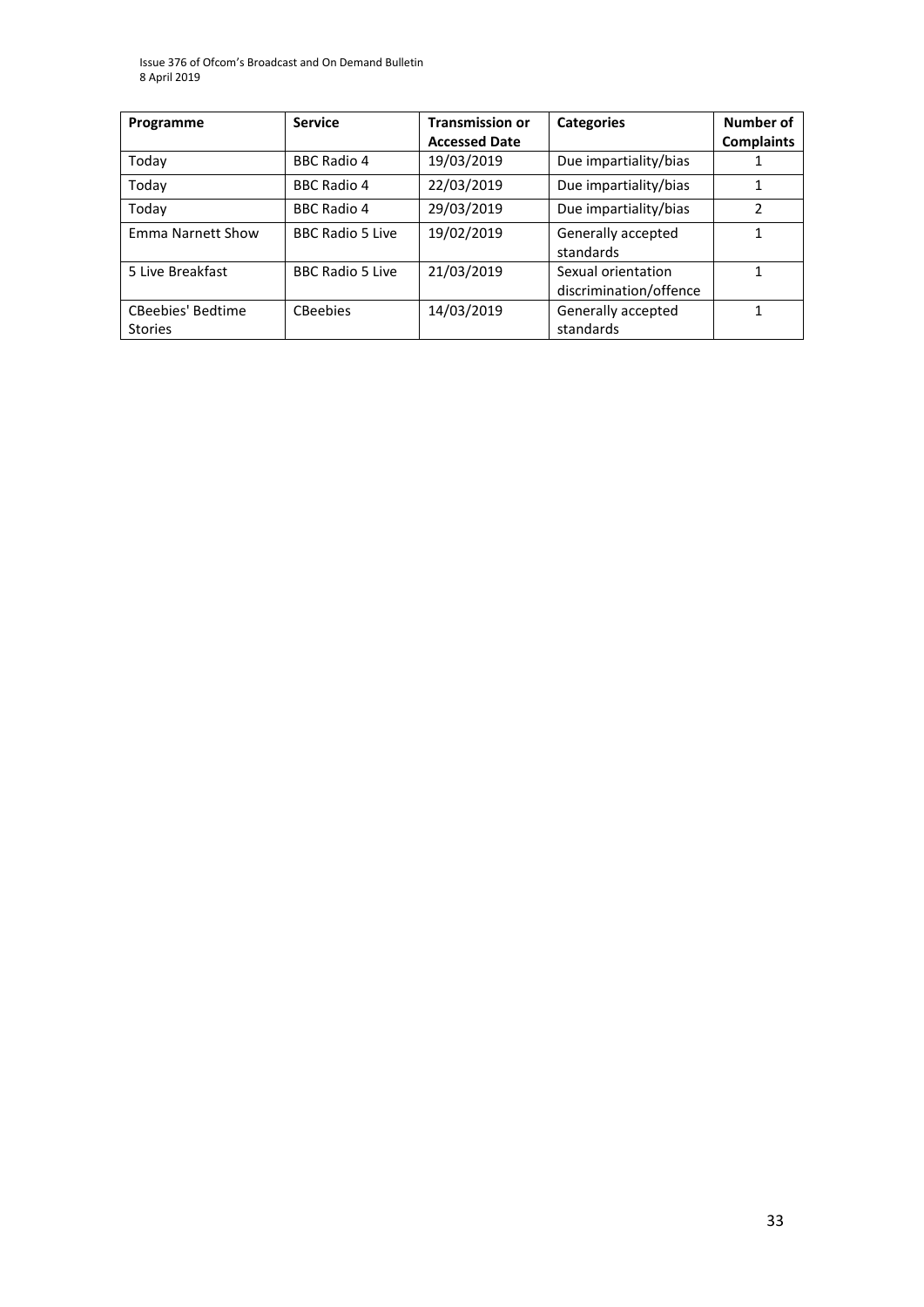# **Investigations List**

If Ofcom considers that a broadcaster or service provider may have breached its codes, rules, licence condition or other regulatory requirements, it will start an investigation.

**It is important to note that an investigation by Ofcom does not necessarily mean the broadcaster or service provider has done anything wrong. Not all investigations result in breaches of the codes, rules, licence conditions or other regulatory requirements being recorded.**

Here are alphabetical lists of new investigations launched.

Investigations launched under the Procedures for investigating breaches of content standards for television and radio

| Programme                   | <b>Service</b>            | <b>Transmission date</b> |
|-----------------------------|---------------------------|--------------------------|
| <b>HUD</b>                  | AXN Spin (Romania)        | 01/02/2019               |
| <b>Channel 4 News</b>       | Channel 4                 | 29/03/2019               |
| Live Pool Shootout          | FreeSports                | 16/02/2019               |
| Geo News                    | Geo News                  | 16/03/2019               |
| <b>Good Morning Britain</b> | <b>ITV</b>                | 22/03/2019               |
| Nigel Farage                | LBC 97.3 FM               | 31/03/2019               |
| Catfish: The TV Show        | <b>MTV</b>                | 24/02/2019               |
| <b>Morning Mix</b>          | Secklow Sounds<br>105.5FM | 22/02/2019               |

[How Ofcom assesses complaints and conducts investigations about content standards on](https://www.ofcom.org.uk/__data/assets/pdf_file/0020/55109/breaches-content-standards.pdf)  [television and radio programmes](https://www.ofcom.org.uk/__data/assets/pdf_file/0020/55109/breaches-content-standards.pdf)

Investigations launched under the Procedures for the consideration and adjudication of Fairness and Privacy complaints

| Programme                         | <b>Service</b> | <b>Transmission date</b> |
|-----------------------------------|----------------|--------------------------|
| Who Needs a Man When You've Got a | Channel 5      | 28/2/2019                |
| Spray Tan: Single Mums & Proud    |                |                          |